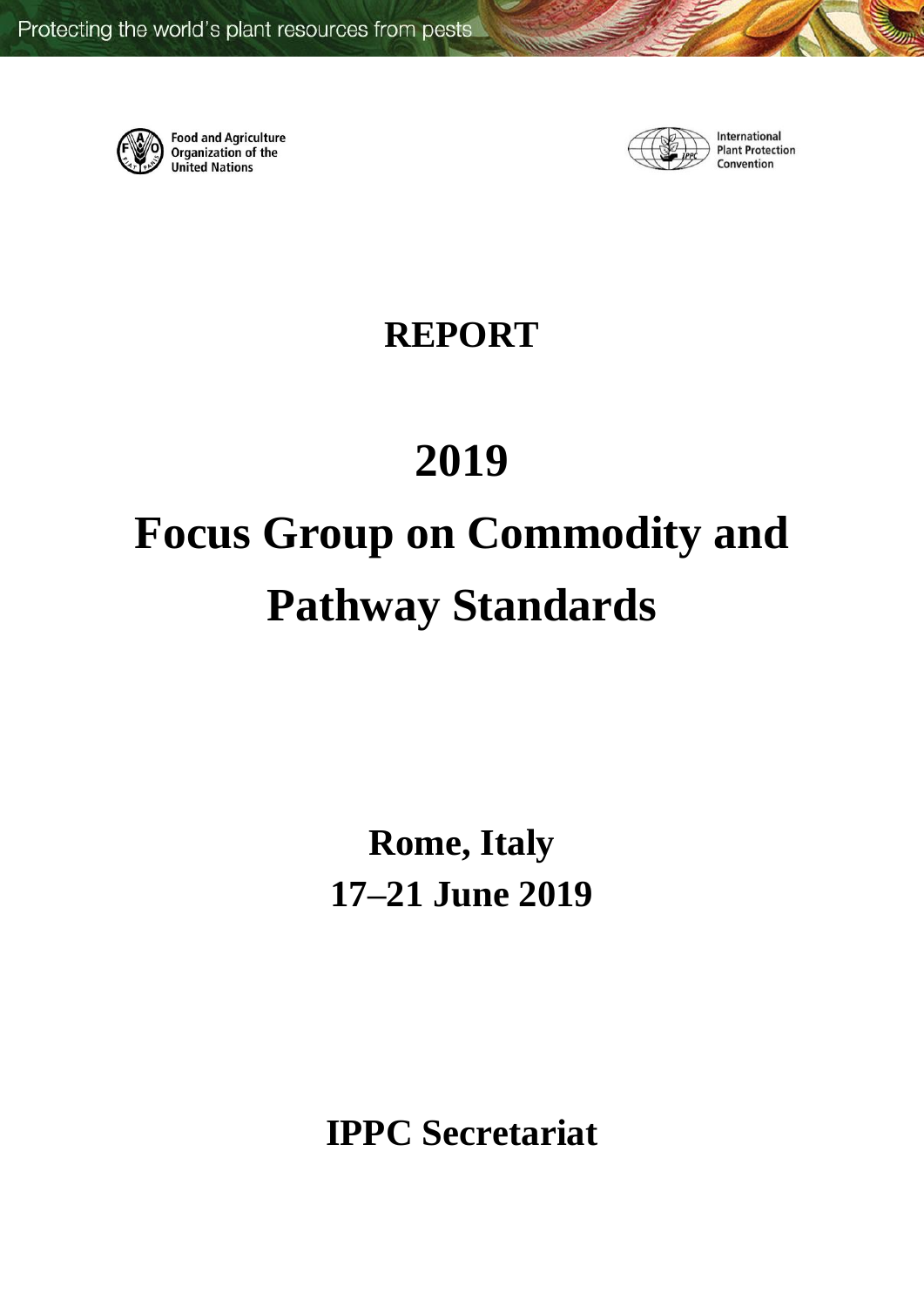FAO. 2019. *Report of the meeting of the Focus Group on Commodity and Pathway Standards, 17–21 June 2019.* Rome. Published by FAO on behalf of the Secretariat of the International Plant Protection Convention (IPPC). 36 pages. Licence: CC BY-NC-SA 3.0 IGO.

The designations employed and the presentation of material in this information product do not imply the expression of any opinion whatsoever on the part of the Food and Agriculture Organization of the United Nations (FAO) concerning the legal or development status of any country, territory, city or area or of its authorities, or concerning the delimitation of its frontiers or boundaries. The mention of specific companies or products of manufacturers, whether or not these have been patented, does not imply that these have been endorsed or recommended by FAO in preference to others of a similar nature that are not mentioned.

The views expressed in this information product are those of the author(s) and do not necessarily reflect the views or policies of FAO.

© FAO, 2019



Some rights reserved. This work is made available under the Creative Commons Attribution-NonCommercial-ShareAlike 3.0 IGO licence (CC BY-NC-SA 3.0 IGO; [https://creativecommons.org/licenses/by-nc-sa/3.0/igo/legalcode\)](https://creativecommons.org/licenses/by-nc-sa/3.0/igo/legalcode).

Under the terms of this licence, this work may be copied, redistributed and adapted for non-commercial purposes, provided that the work is appropriately cited. In any use of this work, there should be no suggestion that FAO endorses any specific organization, products or services. The use of the FAO logo is not permitted. If the work is adapted, then it must be licensed under the same or equivalent Creative Commons licence. If a translation of this work is created, it must include the following disclaimer along with the required citation: "This translation was not created by the Food and Agriculture Organization of the United Nations (FAO). FAO is not responsible for the content or accuracy of this translation. The original English edition shall be the authoritative edition."

Disputes arising under the licence that cannot be settled amicably will be resolved by mediation and arbitration as described in Article 8 of the licence except as otherwise provided herein. The applicable mediation rules will be the mediation rules of the World Intellectual Property Organizatio[n http://www.wipo.int/amc/en/mediation/rules](http://www.wipo.int/amc/en/mediation/rules) and any arbitration will be conducted in accordance with the Arbitration Rules of the United Nations Commission on International Trade Law (UNCITRAL).

**Third-party materials.** Users wishing to reuse material from this work that is attributed to a third party, such as tables, figures or images, are responsible for determining whether permission is needed for that reuse and for obtaining permission from the copyright holder. The risk of claims resulting from infringement of any third-party-owned component in the work rests solely with the user.

**Sales, rights and licensing**. FAO information products are available on the FAO website [\(http://www.fao.org/publications\)](http://www.fao.org/publications) and can be purchased through [publications-sales@fao.org.](mailto:publications-sales@fao.org) Requests for commercial use should be submitted via: [www.fao.org/contact-us/licence-request.](http://www.fao.org/contact-us/licence-request) Queries regarding rights and licensing should be submitted to[: copyright@fao.org.](mailto:copyright@fao.org)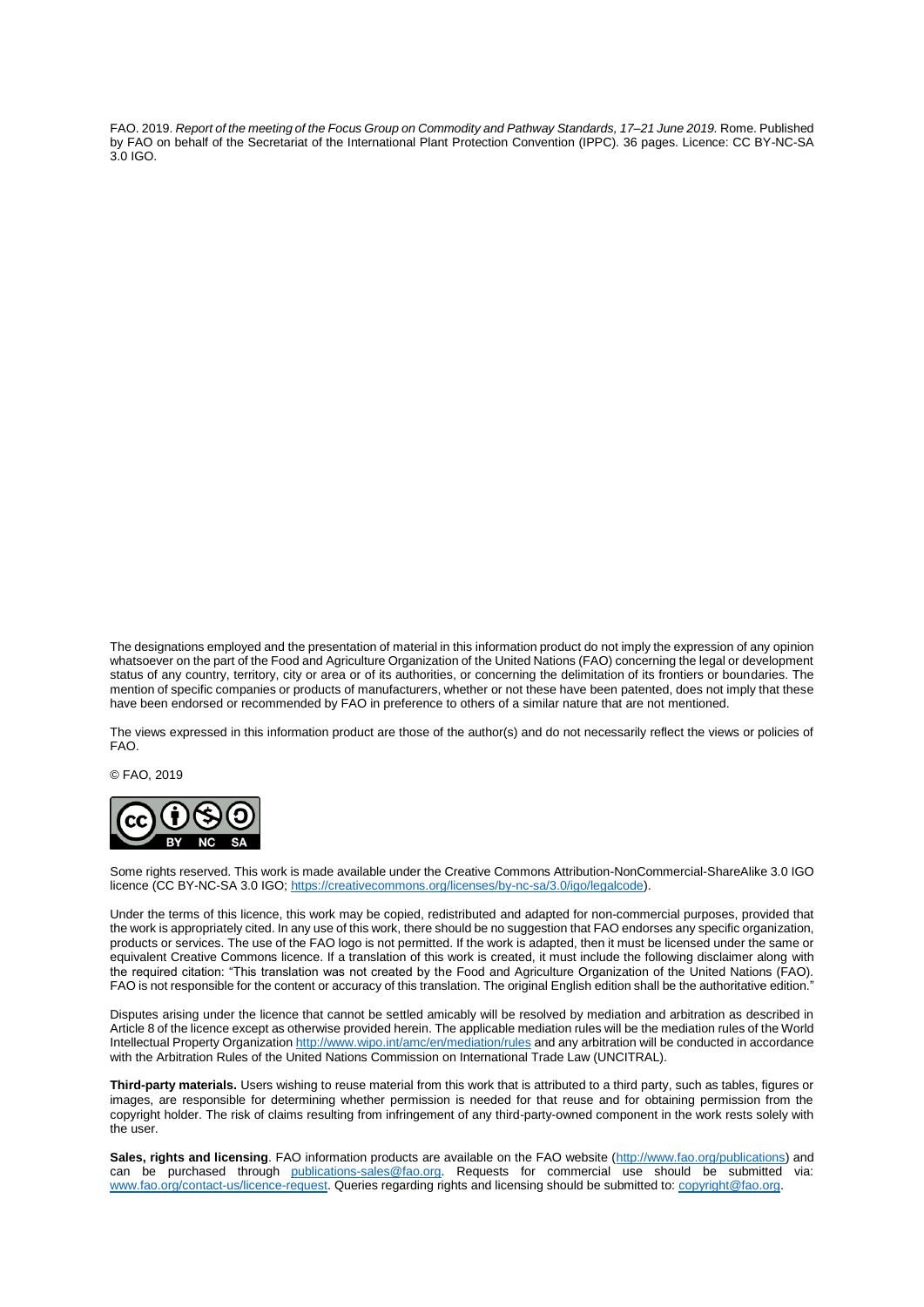## **CONTENTS**

| 1.                                                                                              |             |                                                                                       |  |  |  |  |
|-------------------------------------------------------------------------------------------------|-------------|---------------------------------------------------------------------------------------|--|--|--|--|
|                                                                                                 | 1.1         |                                                                                       |  |  |  |  |
| 2.                                                                                              |             |                                                                                       |  |  |  |  |
|                                                                                                 | 2.1         |                                                                                       |  |  |  |  |
|                                                                                                 | 2.2         |                                                                                       |  |  |  |  |
| 3.                                                                                              |             |                                                                                       |  |  |  |  |
| $\overline{4}$ .                                                                                |             |                                                                                       |  |  |  |  |
| 5.                                                                                              |             |                                                                                       |  |  |  |  |
|                                                                                                 | 5.1         | Report of the first meeting of the Focus Group on Commodity and Pathway Standards     |  |  |  |  |
|                                                                                                 | 5.2         |                                                                                       |  |  |  |  |
|                                                                                                 | 5.3         |                                                                                       |  |  |  |  |
|                                                                                                 | 5.4         |                                                                                       |  |  |  |  |
|                                                                                                 | 5.5         |                                                                                       |  |  |  |  |
|                                                                                                 | 5.6         |                                                                                       |  |  |  |  |
|                                                                                                 | 5.7         |                                                                                       |  |  |  |  |
|                                                                                                 | 5.8 and 5.9 |                                                                                       |  |  |  |  |
| 6.                                                                                              |             |                                                                                       |  |  |  |  |
|                                                                                                 | 6.1         |                                                                                       |  |  |  |  |
|                                                                                                 | 6.2         |                                                                                       |  |  |  |  |
| 7.                                                                                              |             |                                                                                       |  |  |  |  |
|                                                                                                 | 7.1         | Criteria for identifying measures and including them in commodity standards  15       |  |  |  |  |
|                                                                                                 | 7.2         |                                                                                       |  |  |  |  |
|                                                                                                 | 7.3         | Process for identifying or obtaining PRAs on pests linked with commodities to provide |  |  |  |  |
|                                                                                                 | 7.4         |                                                                                       |  |  |  |  |
|                                                                                                 | 7.5         | Further details on processes that will be used to develop commodity standards, taking |  |  |  |  |
| 8.                                                                                              |             |                                                                                       |  |  |  |  |
|                                                                                                 | 8.1         |                                                                                       |  |  |  |  |
| 9.                                                                                              |             |                                                                                       |  |  |  |  |
|                                                                                                 |             |                                                                                       |  |  |  |  |
|                                                                                                 |             |                                                                                       |  |  |  |  |
|                                                                                                 |             |                                                                                       |  |  |  |  |
|                                                                                                 |             |                                                                                       |  |  |  |  |
|                                                                                                 |             |                                                                                       |  |  |  |  |
| Appendix 5: Draft specification for the Technical Panel on Commodity Standards  32              |             |                                                                                       |  |  |  |  |
| Appendix 6: Information to be sought in Calls for information for pests and measures related to |             |                                                                                       |  |  |  |  |
|                                                                                                 |             |                                                                                       |  |  |  |  |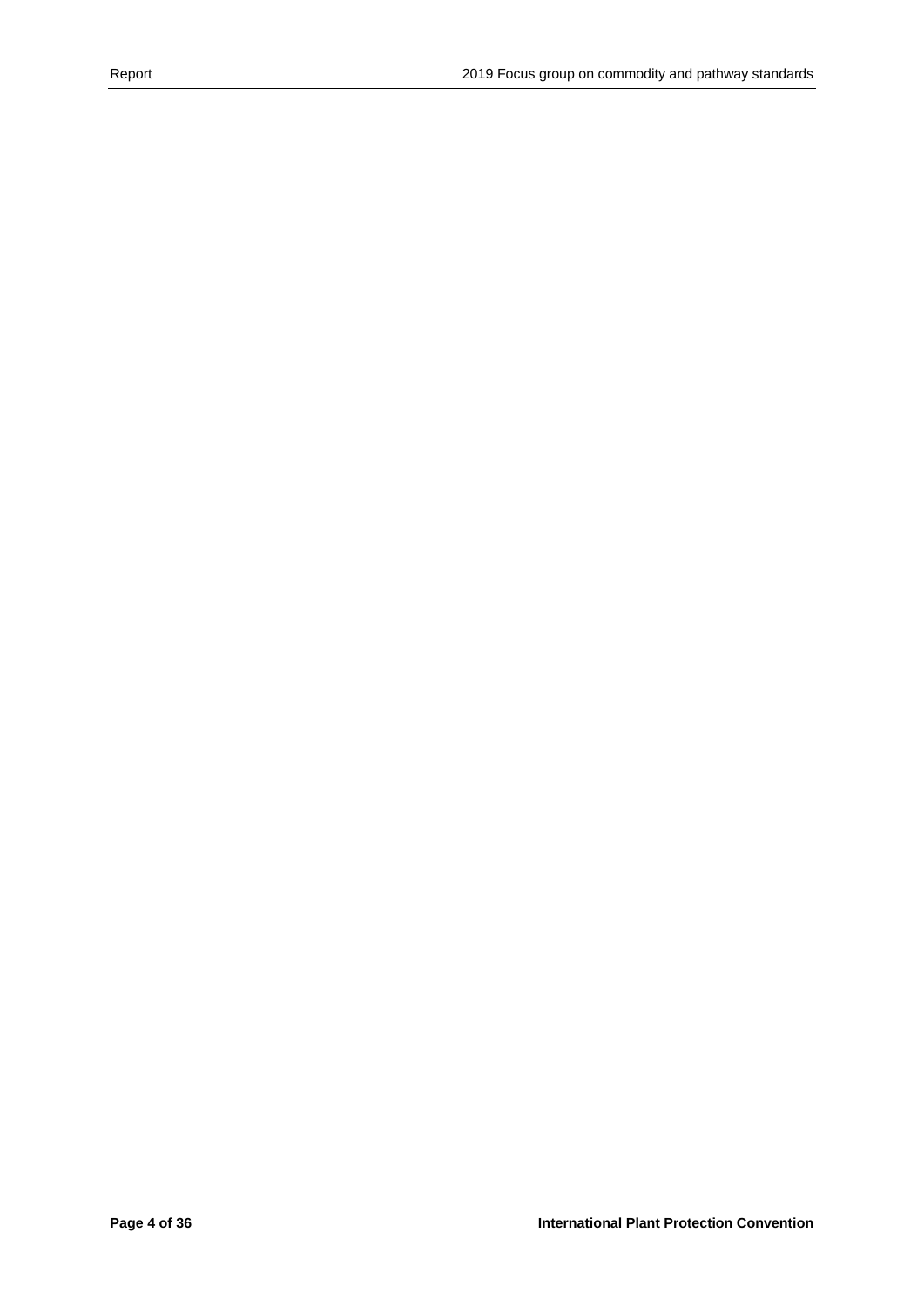## <span id="page-4-0"></span>**1. Opening of the Meeting**

## <span id="page-4-1"></span>**1.1 Welcome**

- *[1]* The Chairperson, Mr Greg WOLFF (Commission on Phytosanitary Measures (CPM) Bureau member), opened the meeting and welcomed all participants to the second meeting of the Focus Group on Commodity and Pathway Standards. He looked forward to a productive week and explained that this should be the final meeting of the focus group, so it was important to ensure that all tasks were covered.
- *[2]* Mr Stephen BUTCHER (CPM Bureau member) and the IPPC Standard Setting Unit Lead, Mr Avetik NERSISYAN, also welcomed participants.
- *[3]* The participants introduced themselves briefly.

## <span id="page-4-2"></span>**2. Meeting Arrangements**

## <span id="page-4-3"></span>**2.1 Election of the Rapporteur**

*[4]* The focus group elected Mr Samuel BISHOP (United Kingdom) as the Rapporteur.

## <span id="page-4-4"></span>**2.2 Adoption of the agenda**

*[5]* The Chairperson reviewed the agenda and the focus group adopted it (Appendix 1).

## <span id="page-4-5"></span>**3. Administrative Matters**

- *[6]* The Chairperson introduced the Documents list (Appendix 2) and advised the group that three additional papers had been received: a technical report from the European Food Safety Authority (EFSA)<sup>1</sup>, to be considered under agenda item 5.4, and two draft standards from the Asia and Pacific Plant Protection Commission (APPPC), to be considered as agenda item 5.7 (draft regional standards on *International movement of fresh mango fruit (*Mangifera indica*) fruit<sup>2</sup>* and *Phytosanitary procedures for chilli seed<sup>3</sup>* ).
- *[7]* The Chairperson introduced the Participants list (Appendix 3) and noted that Mr Peter THOMSON (New Zealand) and Mr Liang WEI (China) were unable to attend the meeting.
- *[8]* The IPPC Secretariat (hereafter referred to as the "Secretariat") had circulated a link to a document on **local information**<sup>4</sup> prior to the meeting.

## <span id="page-4-6"></span>**4. Terms of Reference**

- *[9]* The Chairperson introduced the terms of reference of the focus group, as approved by the CPM Bureau (hereafter referred to as the "Bureau") following the Fourteenth Session of the Commission on Phytosanitary Measures (CPM-14) in April 2019 (Appendix 4). He highlighted that the report and draft concept standard from this meeting will be presented to the Bureau and the Strategic Planning Group (SPG) at their respective meetings in October 2019, and the SPG will make recommendations on the focus group's findings. The Standards Committee (SC) and the Implementation and Capacity Development Committee (IC) will then be invited to review the draft CPM paper and the draft concept standard at their respective November 2019 meetings, before they are finalized by the Bureau and presented to CPM-15 (2020) for approval for consultation.
- *[10]* In addition to the tasks assigned to it under its terms of reference, the focus group also decided to provide a recommendation to the Bureau on the process for the development of the draft concept standard.

 $1$  14 FGCP 2019 Jun

<sup>2</sup> 15\_FGCP\_2019\_Jun

<sup>&</sup>lt;sup>3</sup> 16 FGCP 2019 Jun

<sup>4</sup> Local information for meeting participants: Rome, Italy:<https://www.ippc.int/en/publications/1034/>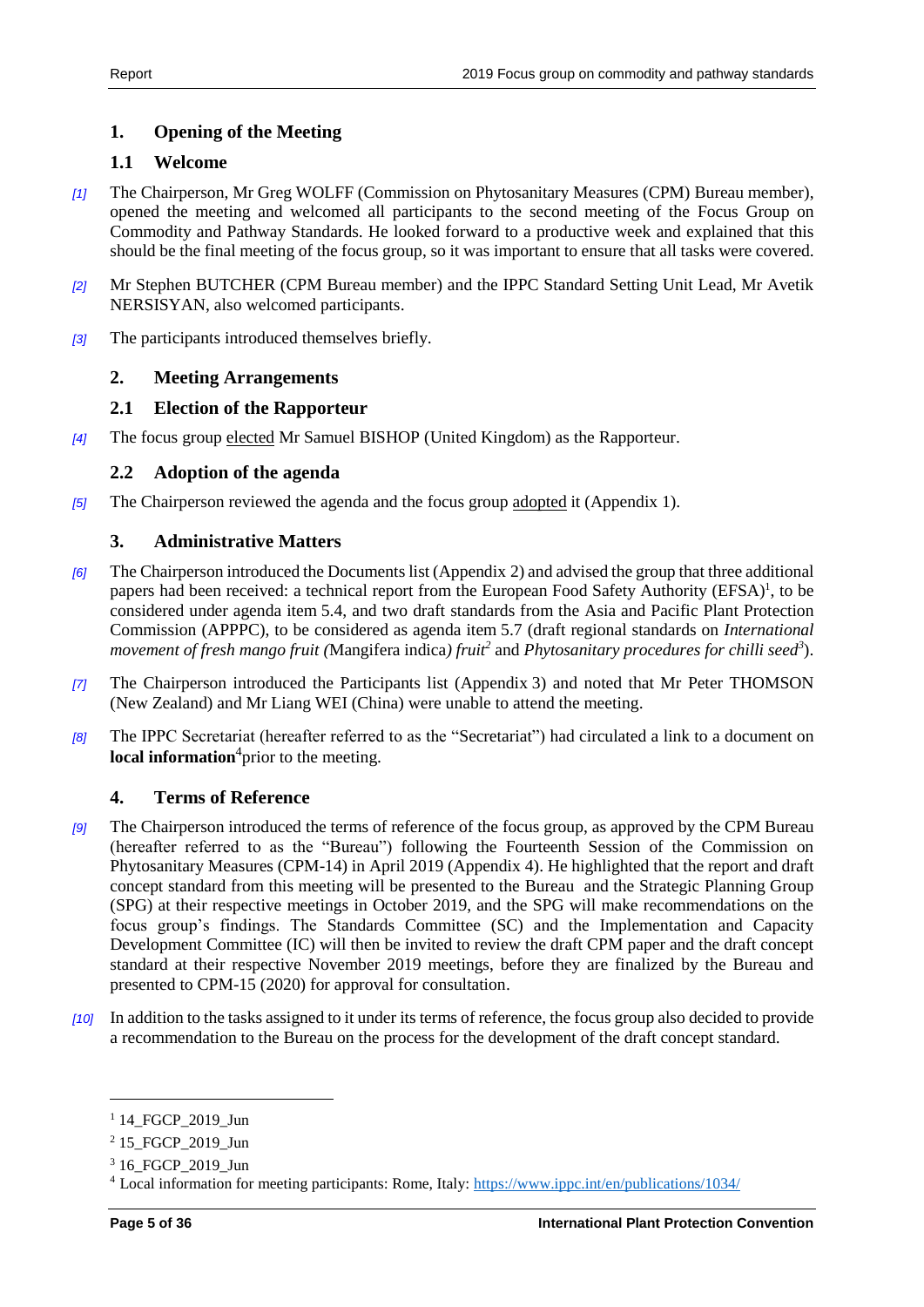*[11]* The Chairperson highlighted the need to learn lessons from previous commodity standards, including those concerning the involvement of industry groups in consultations. While recognizing the potential merits of such involvement, the focus group commented that it would perhaps be premature to pursue this at present, as development of commodity and pathway standards was still at a very early stage, and that industry involvement might be more appropriate once individual commodity and pathway standards are under development. In the meantime, it might be useful to explain to industry that it is only an overarching standard that is being developed at the moment and to provide information on the consultation process while being realistic about the timelines. (For potential involvement of industry groups at the drafting stages, see agenda item 7.)

## <span id="page-5-0"></span>**5. Background**

## <span id="page-5-1"></span>**5.1 Report of the first meeting of the Focus Group on Commodity and Pathway Standards**

*[12]* The focus group noted the report of the first meeting of the Focus Group on Commodity and Pathway Standards, held on 3–5 October 2018<sup>5</sup>. The Chairperson commented that extracts of text from the report (e.g. from sections 5.1, 7.1 (relating to not imposing obligations) and 7.2) could be used when drafting the part of the concept standard relating to principles. He highlighted the following points: the commodity and pathway standards were designed to be a starting point for negotiations; they would neither impose any new obligations on importing countries nor undermine the need for pest risk analysis (PRA); individual commodity and pathway standards would be annexes of the concept standard; inclusion of pest lists would not provide technical justification for regulation of those pests; and the standards should cover intended use but not diversion from intended use. Text from section 7.3 of the focus group's first meeting report could be used as a framework for the Requirements section of the concept standard. The vision for role and use of commodity and pathway standards, as provided in section 8, could also be very helpful, not only when considering the contents of the standard but also for the possible governance processes. The Chairperson highlighted the need for a permanent steward, to be drawn from the SC, and for dedicated governance support, but also that there was a need for flexibility (e.g. allowing for industry representatives to be observers for a particular commodity group). He also commented that the process for developing commodity and pathway standards would need to be much quicker than the current Standard setting procedure; the standards, once adopted, would need to be open for review; and the membership of the technical panel drafting the standards would also need to be dynamic.

## <span id="page-5-2"></span>**5.2 CPM-14 (2019) outcomes**

- *[13]* The Chairperson outlined the outcomes of CPM-14 (2019) in relation to the ongoing discussions on commodity and pathway standards<sup>6</sup>. The key concerns had been over sovereign rights and the need not to undermine the need for PRA. The European Union had offered EUR 300 000 in a co-funding arrangement and had invited other donors to also pledge support. The CPM had noted the potential benefit to the development of trade from promoting the development of commodity and pathway standards. In relation to the latter point, the focus group Chairperson recalled that the IPPC includes trade facilitation among its objectives.
- *[14]* The focus group recognized that some of the text on principles in the focus group paper presented to CPM-14  $(2019)^7$  could be drawn upon when drafting the concept standard. The comments on this paper

<sup>5</sup> Report of the first meeting of the Focus Group on Commodity and Pathway Standards: <https://www.ippc.int/en/publications/87048/>

<sup>6</sup> Extract from CPM-14 report: 05\_FGCP\_2019\_Jun; full CPM-14 report: [https://www.ippc.int/en/core](https://www.ippc.int/en/core-activities/governance/cpm/cpm-reports/)[activities/governance/cpm/cpm-reports/](https://www.ippc.int/en/core-activities/governance/cpm/cpm-reports/)

<sup>7</sup> CPM 2019/27:<https://www.ippc.int/en/publications/86987/>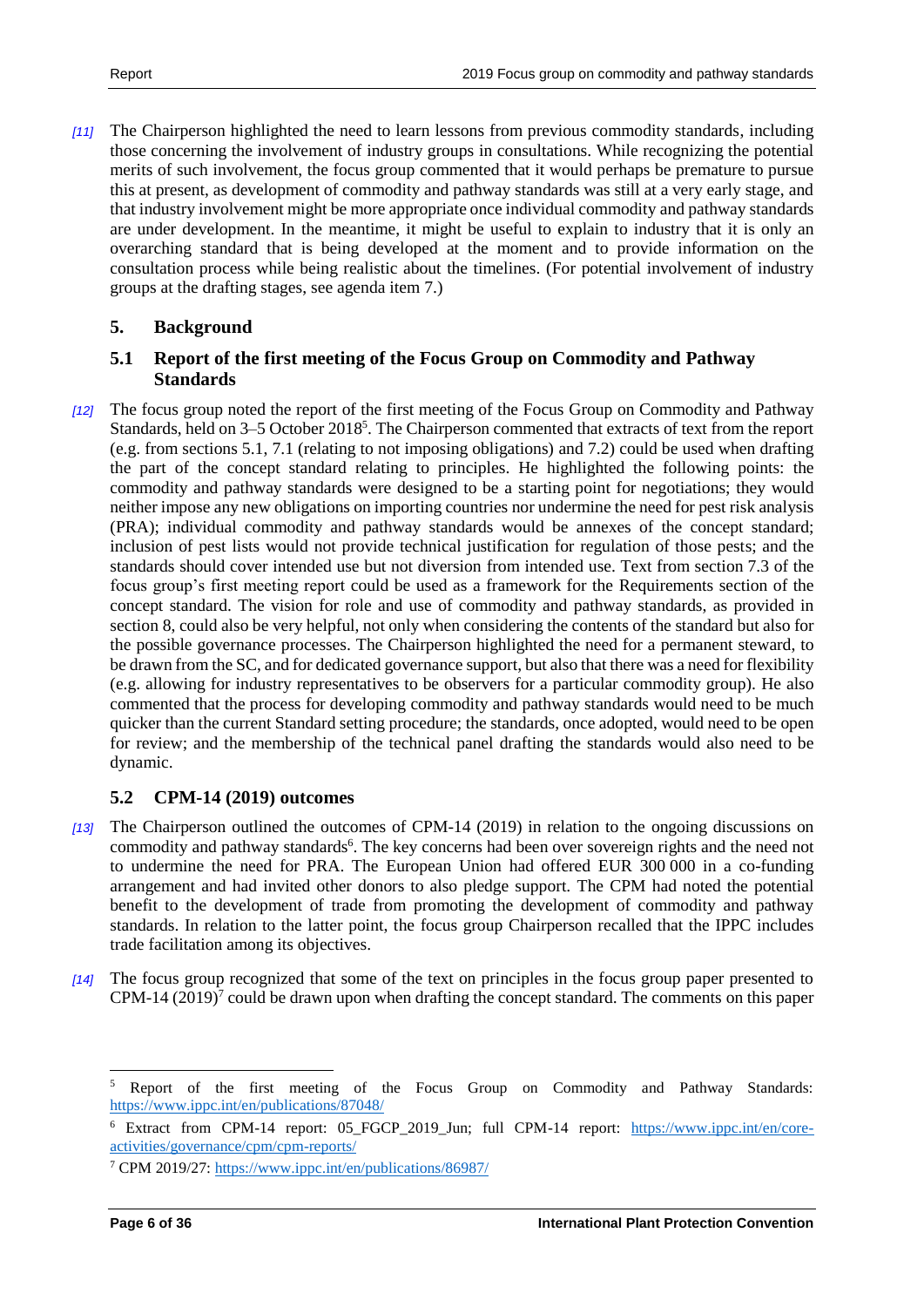submitted to CPM-14 by COSAVE (from Spanish: *Comité de Sanidad Vegetal del Cono Sur*), would also be useful as source text<sup>8</sup>.

*[15]* In the light of the concerns expressed by some contracting parties, the focus group noted that there may be value in undertaking a study to attribute a specific value to commodity and pathway standards in terms of financial savings to import, but it would better to defer any decision on this until the concept standard and a few individual commodity standards have been adopted and it is clear whether there are still concerns.

## <span id="page-6-0"></span>**5.3 Standards Committee discussions**

*[16]* The SC Chairperson presented a paper outlining the outcomes of the discussions on commodity and pathway standards at the May 2019 meeting of the  $SC<sup>9</sup>$ . These discussions had included the relative merits of a new technical panel versus an expert working group (EWG) model or simply establishing a "coordination group", possible transitional arrangements that might be used for the concept standard, and the need to include industry participation after the initial stage. While recognizing that the focus group is within the scope of the Bureau, the SC had expressed support for the development of commodity and pathway standards being under the mandate of the SC, with a permanent stewardship arrangement.

## <span id="page-6-1"></span>**5.4 CPM Bureau discussions**

*[17]* The Bureau members present gave an update on the Bureau meeting held on 10–14 June 2019. The terms of reference for the focus group, as agreed at CPM-14 (2019), had been tabled and no amendments had been made. The Bureau had also discussed the inclusion in commodity and pathway standards of measures which are currently in use in international trade, how to identify which to include, and how to present the confidence with which they can be used. Supporting data may include whether a PRA has been conducted, efficacy data, and whether at least one contracting party uses it as an option (and if so, how long it has been used).

## <span id="page-6-2"></span>**5.5 EFSA discussion papers**

*[18]* The focus group member from the European region introduced two papers produced by EFSA in readiness for the European Union Regulation on plant health<sup>10</sup> that will come into effect from December 2019. The first, published in the EFSA Journal<sup>11</sup>, provides guidance on the methodology to be followed when performing a commodity risk assessment for high risk commodities. The second, a technical report<sup>1</sup>, sets out the information contracting parties would need to provide to EFSA in order for EFSA to conduct a PRA and for import into the European Union to take place.

## <span id="page-6-3"></span>**5.6 Discussion paper from Japan**

*[19]* The focus group member from Vietnam introduced a discussion paper on commodity and pathway standards submitted by Japan<sup>12</sup>. The paper provided detail and comment for agenda item 6 on the drafting of the concept standard, including proposals that the purpose of commodity and pathway standards as agreed by CPM-14 (2019) be included in the standard, the requirements clarified, and criteria be included for the selection of pests and related phytosanitary measures and for the selection of topics for commodity and pathway standards. For agenda item 7, the paper provided comment on the

<sup>8</sup> CPM 2019/CRP/07:<https://www.ippc.int/en/publications/87079/>

<sup>9</sup> Extract from report of May 2019 SC meeting: 04\_FGCP\_2019\_Jun; full report of SC meeting: <https://www.ippc.int/en/core-activities/standards-setting/standards-committee/>

<sup>&</sup>lt;sup>10</sup> Regulation (EU) 2016/2031 of the European Parliament of the Council of 26 October 2016 on protective measures against pest of plants, amending Regulations (EU) 228/2013, (EU) 652/2014 and (EU) 1143/2014 of the European Parliament and of the Council and repealing Council Directives 69/464/EEC, 74/647/EEC, 93/85/EEC, 98/57/EC, 2000/29/EC, 2006/91/EC and 2007/33/EC. *Official Journal of the European Union*, L 317: 4–104

<sup>11</sup> 12\_FGCP\_2019\_Jun (EFSA Panel on Plant Health *et al.* (2019). Guidance on commodity risk assessment for the evaluation of high risk plants dossiers. *EFSA Journal*, 17(4): 5668.)

<sup>&</sup>lt;sup>12</sup> 10 FGCP 2019 Jun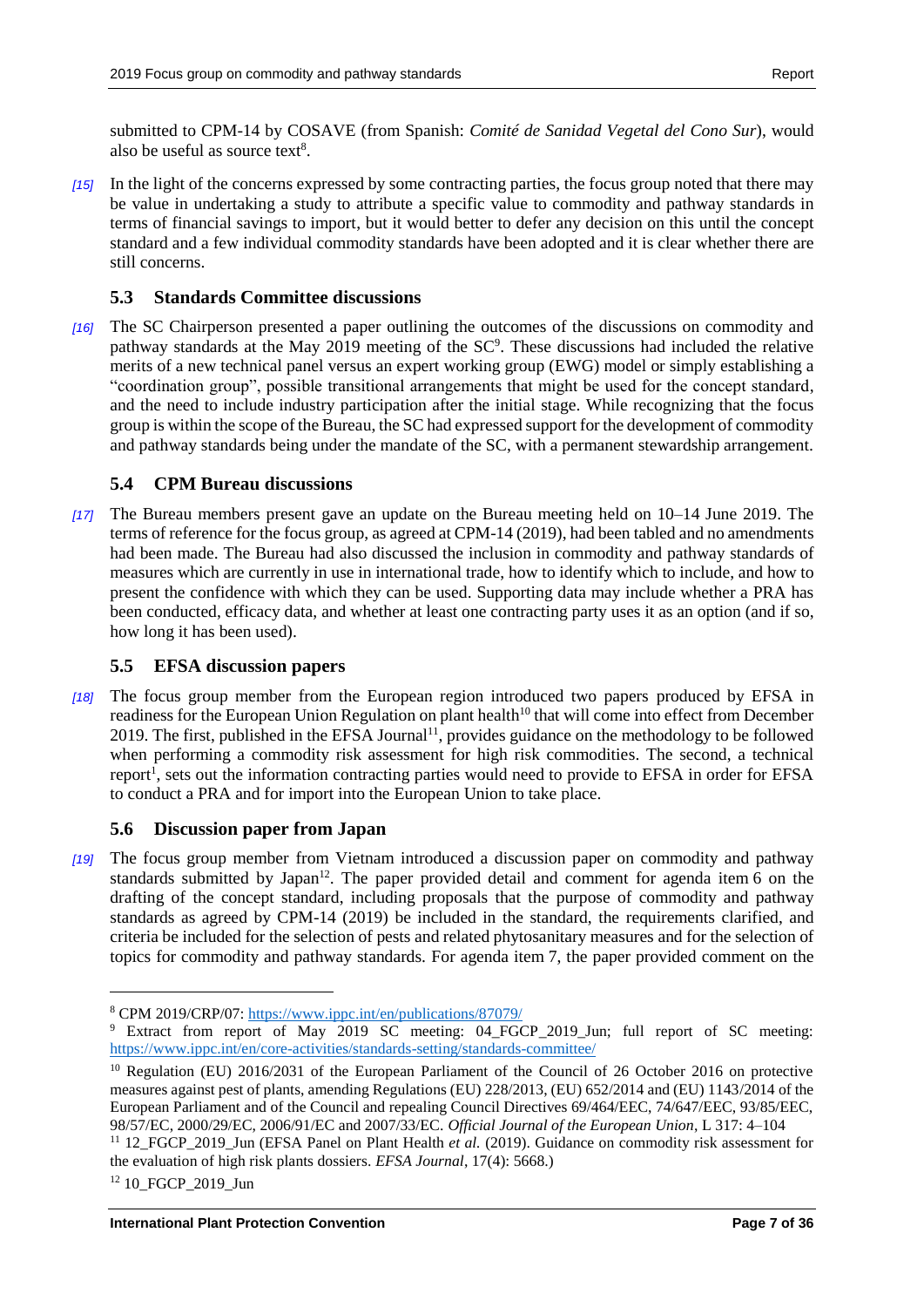process for developing commodity and pathway standards, including the concept standard and individual commodity and pathway standards. After introducing the paper, she commented that the term "phytosanitary measures" should be used as defined in ISPM 5 (*Glossary of phytosanitary terms*), and that measures should be selected from options that do not require special facilities and equipment and so can be implemented by each country, subject to bilateral agreement between importing and exporting countries. In terms of the process for standard development, she also proposed that the existing Standard setting procedure be used, as for adoption of ISPMs (International Standards for Phytosanitary Measures).

- *[20]* The focus group Chairperson added that the Japanese paper also supported the establishment of a permanent steward and a new technical panel.
- *[21]* The SC Chairperson pointed out that similar issues to those expressed by Japan were also shared by other contracting parties, too.

## <span id="page-7-0"></span>**5.7 Beyond Compliance tools**

- *[22]* The Secretariat introduced a paper<sup>13</sup> giving an overview of the decision tools developed under the Standards and Trade Development Facility's initiatives "Beyond Compliance" and "Beyond Compliance Global". These tools had been designed to support the design, evaluation and understanding of a systems approach to protecting plant health, the first tool being based on a "production chain" of actions from pre-planting to export and the second tool providing a template spreadsheet to organize and represent the details of measures.
- *[23]* The focus group acknowledged the difficulties in using these types of tools, with some countries not being in a position to apply such approaches because of lack of information, and noted that it would be useful to know about actual examples of the use of such tools by contracting parties.

## <span id="page-7-1"></span>**5.8 and 5.9 Draft APPPC standards on mango fruit and chilli seed**

- *[24]* The focus group member from New Zealand introduced the draft regional standards on *International movement of fresh mango (*Mangifera indica*) fruit* 2 and *Phytosanitary procedures for chilli seed*<sup>3</sup> from the APPPC region. He explained that the two draft APPPC standards had presented different challenges. For the mango fruit standard, drafting information on pests had been quite straightforward and the only challenge had been the sections relating to measures (e.g. whether to include measures that are not widely used). The drafting of the standard on chilli seed had been more complex. The standards contained no obligations except for the usual obligation to undertake PRAs. The pests listed included those known not to be associated with the commodity, but with a requirement that contracting parties regulating these as quarantine pests should justify why such pests were deemed to be quarantine pests. He expressed his view that countries deciding not to adopt a measure contained in the standard should give a technical justification for that decision.
- *[25]* **Effectiveness of measures and reliability of data.** The two draft APPPC standards prompted a discussion among the focus group about the reliability of data used to evaluate the effectiveness of measures. One focus group member raised the possibility of using a similar approach to that used in ISPM 8 (*Determination of pest status in an area*) which has a section on reliability of data. Another focus group member recalled, however, that that section in ISPM 8 has proved to be quite controversial and has attracted many country comments during consultations on previous ISPMs where the drafts had included this information, so he suggested that although the ISPM 8 approach might be useful to help frame thinking about the concept standard, it might be better for the new technical panel to discuss this rather than putting it in the concept standard itself (see agenda item 7.2 regarding a new technical panel.)
- *[26]* **Model commodity standard.** The focus group recognized that the draft APPPC standard on mango fruit, if developed along the lines outlined in this meeting, could provide a good example (or model) for the structure of a commodity standard. Although the technical details of the documents were not

 $\overline{a}$ <sup>13</sup> 13 FGCP 2019 Jun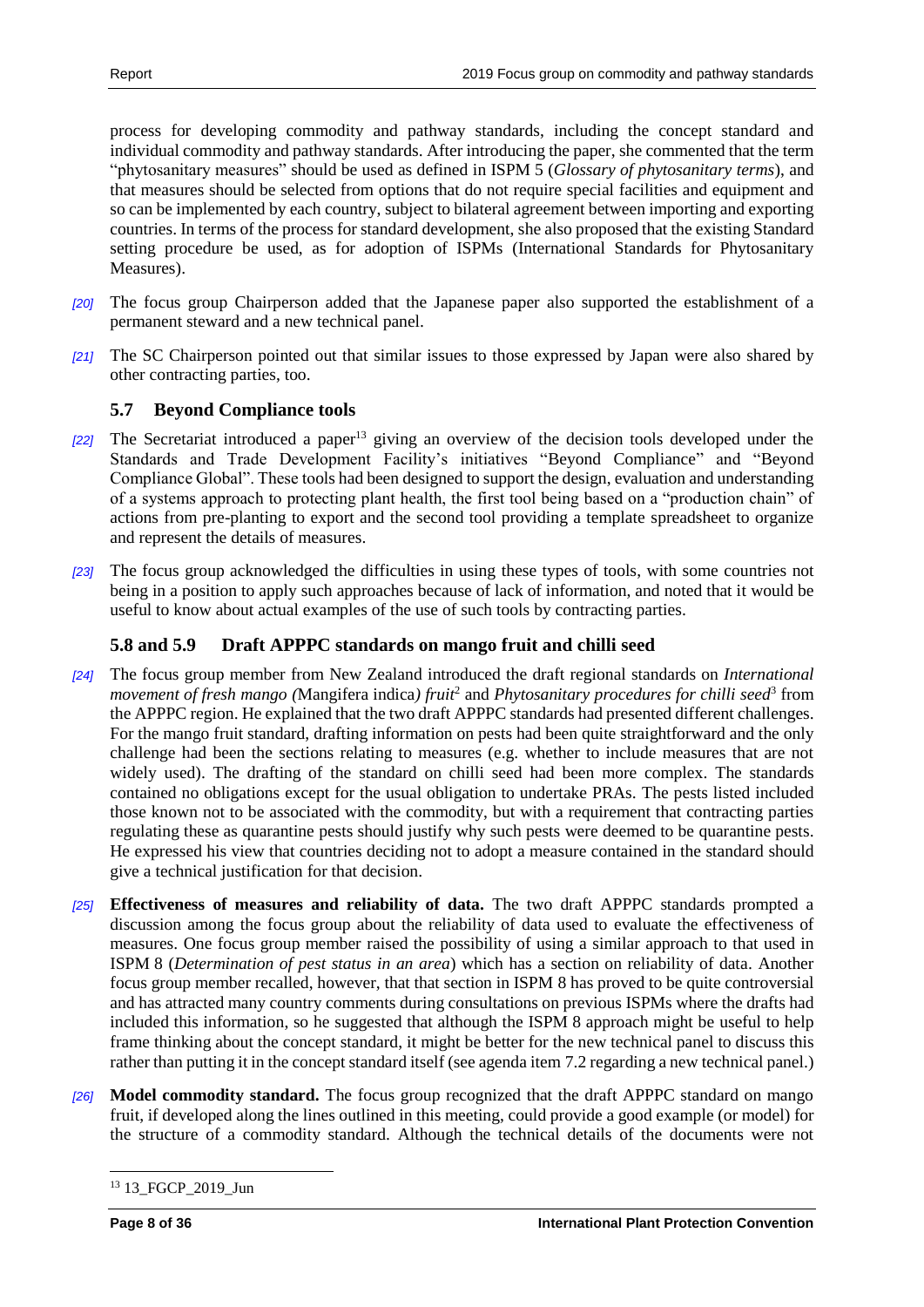discussed, the group suggested that the APPPC region be invited, through Mr Stephen BUTCHER, to consider the findings of this focus group in further development of their draft mango fruit standard. An updated draft of the mango fruit standard would be a valuable reference as part of the documentation supporting the concept standard.

## <span id="page-8-0"></span>**6. Development of text for the draft ISPM**

## <span id="page-8-1"></span>**6.1 Reference documents**

*[27]* The Secretariat had circulated a link to the *IPPC style guide* and associated guidance material<sup>14</sup> prior to the meeting.

## <span id="page-8-2"></span>**6.2 Development of text for the draft ISPM**

*[28]* Drawing on the material discussed at this meeting and at its first meeting, the focus group discussed the various components of the overarching concept standard and developed these into a draft text. Issues raised are recorded in this report under the relevant section headings, under agenda items 6.2 and 7.

## *6.2.1 Structure and format*

*[29]* **Concept standard.** In considering the structure of the concept standard, the focus group referred to section 7.2 of the report from the first focus group meeting and the structure of ISPM 27 (*Diagnostic protocols for regulated pests*) and ISPM 28 (*Phytosanitary treatments for regulated pests*). The following structure was applied to the draft concept standard, subject to amendment via email correspondence within the focus group after the meeting:

| <b>INTRODUCTION</b>                                      |
|----------------------------------------------------------|
| Scope                                                    |
| References                                               |
| Definitions                                              |
| <b>Outline of Requirements</b>                           |
| <b>BACKGROUND</b>                                        |
| IMPACTS ON BIODIVERSITY AND THE ENVIRONMENT              |
| <b>PRINCIPLES</b>                                        |
| <b>REQUIREMENTS</b>                                      |
| <b>GENERAL REQUIREMENTS</b>                              |
| <b>PURPOSE AND USE</b>                                   |
| <b>SPECIFIC REQUIREMENTS</b>                             |
| Scope                                                    |
| Description of the commodity                             |
| Pests                                                    |
| Phytosanitary measures                                   |
| <b>VERIFICATION OF COMPLIANCE</b>                        |
| References                                               |
| CITERIA FOR INCLUSION OF MEASURES IN COMMODITY STANDARDS |
| <b>EVALUATION OF MEASURES.</b>                           |
|                                                          |

*[30]* **Commodity and pathway standards.** The focus group considered the format of the commodity and pathway standards, using adopted diagnostic protocols (DPs) and the draft APPPC standards on mango

<sup>&</sup>lt;sup>14</sup> *IPPC* style guide and annotated templates: [https://www.ippc.int/en/core-activities/standards-setting/](https://www.ippc.int/en/core-activities/standards-setting/development-standards/) [development-standards/;](https://www.ippc.int/en/core-activities/standards-setting/development-standards/) ISPM 5 (*Glossary of phytosanitary terms*): https://www.ippc.int/en/publications/622/; Guidelines for a consistent ISPM terminology: 06\_FGCP\_2019\_Jun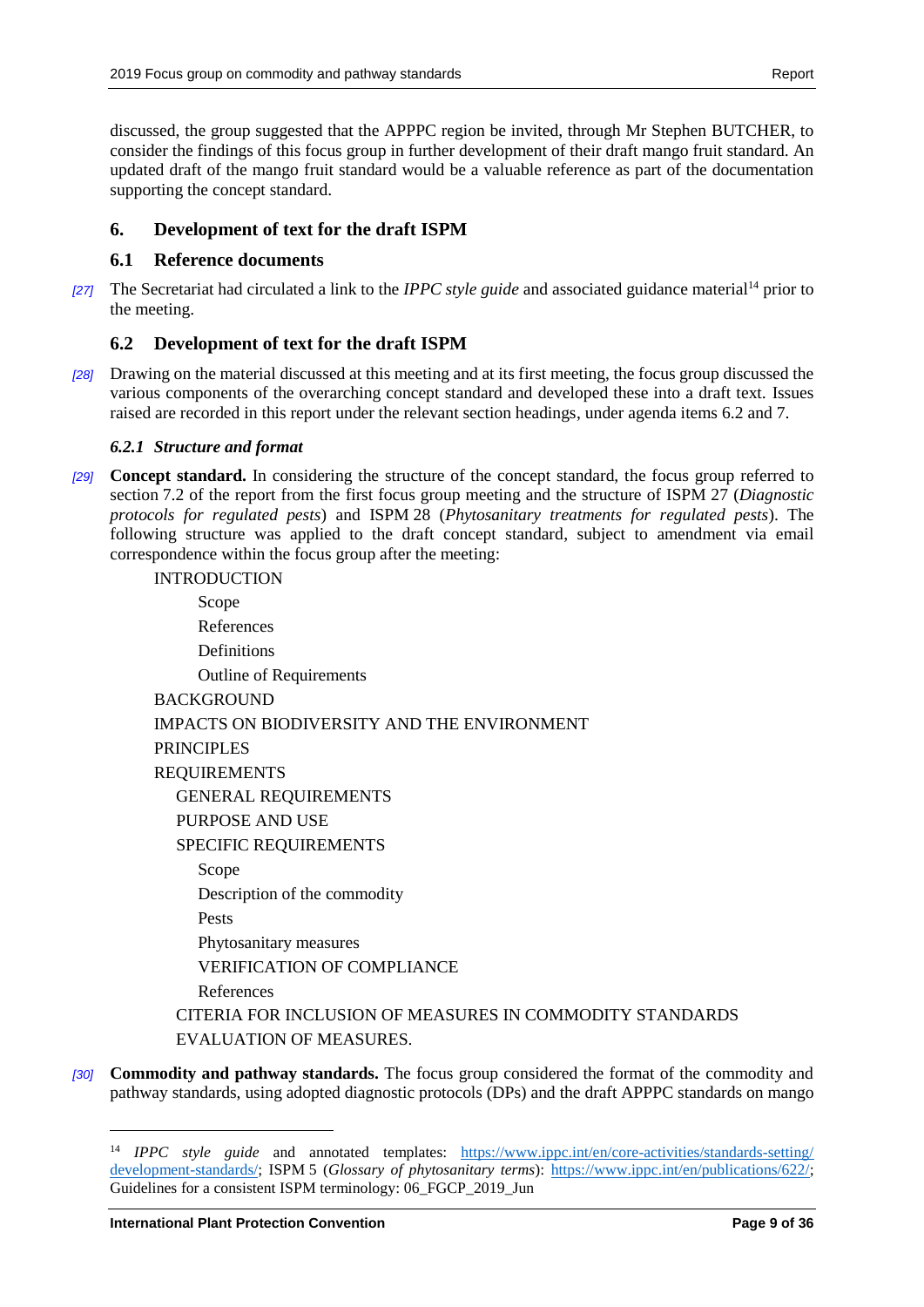fruit and chilli seeds as examples. The focus group member from New Zealand pointed out that these draft APPPC standards were early drafts and had not yet been through consultation, but that the two different commodities had resulted in two slightly different formats.

*[31]* There was some support within the focus group for using a format similar to that of the draft APPPC standard on mango fruit, although it was also suggested that the format of phytosanitary treatments (PTs: annexes to ISPM 28) could also provide a suitable model. An important point to consider was the level of detail to be included in the standards, as the draft mango fruit standard is quite detailed whereas annexes to ISPM 28 are very concise.

## *6.2.2 Terminology*

- *[32]* **Use of the term "pathway".** The focus group discussed the specific use of "pathway" in this concept standard and the commodity and pathway standards that follow. The focus group concluded that the standards under consideration are not intended to apply to pathways in the broad sense (conveyances, etc.), so the group recommended that "commodities" rather than "commodities and pathways" be used, as the ISPM 5 definition for commodities includes articles.
- *[33]* **Phytosanitary measures.** The focus group noted that care will need to be taken during the various drafting stages of the concept standard to ensure consistency in the use of the terms "phytosanitary measure" and "measure" as per the usage decided upon in this meeting. (See Phytosanitary measures in section 6.2.7 of this report.)

## *6.2.3 Introduction, background and biodiversity sections*

- *[34]* **Scope and Outline of requirements.** There was some discussion over whether, in the Scope, "options for phytosanitary measures" is acceptable or whether it should be "options for measures" or "options for consideration by contracting parties as phytosanitary measures", but the group decided to refine the text via email after the meeting.
- *[35]* **References.** The focus group noted that a reference to the IPPC (1997) would need to be included in the References section of the draft concept standard, as they included a citation to the Convention in the main part of the text.
- *[36]* **Background.** The focus group noted that the Background section should include text on relevant history and the strategic value of the standard. The focus group confirmed that the main intention of the commodity standards is to support the development of technically justified phytosanitary import requirements that will facilitate safe trade, rather than being to harmonize measures.
- *[37]* **Impacts on biodiversity and the environment.** The focus group questioned the value of the biodiversity section continuing to appear in ISPMs and agreed to recommend to the Bureau that this is given further consideration.

## *6.2.4 Principles*

- *[38]* **Avoiding duplication.** The focus group noted that commodity standards should include commodityspecific requirements but not repeat generic requirements from other ISPMs.
- *[39]* **Regulated pests.** The focus group decided that regulated pests would be clarified under the section on Principles.
- *[40]* **Pest risk analysis.** The focus group noted that the IPPC (1997) and the World Trade Organization Agreement on the Application of Sanitary and Phytosanitary Measures (SPS Agreement) say that regulation of pests should rely on technical justification *such as* PRA; they do not say that regulation *must* include PRA. So, in drafting text on the basic principles, the focus group referred to "another comparable examination" as well as to PRA.
- *[41]* **Diversion from intended use.** The focus group recalled that diversion from intended use is to be excluded from the concept standard because it is outside of the scope of commodity standards. It was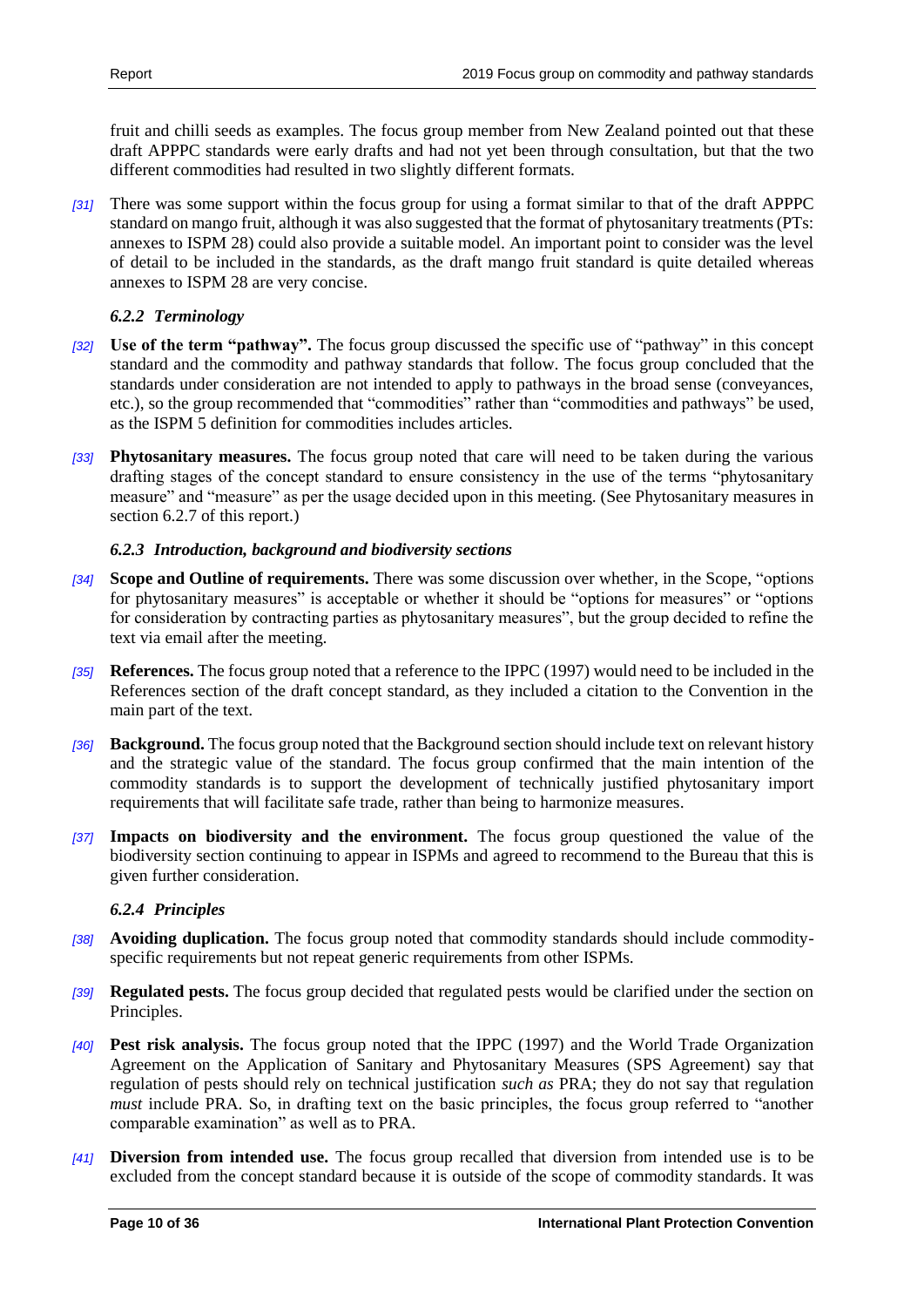pointed out that, for the same commodity but a different intended use, the pests may be the same but the measures may be quite different, so different standards would be needed. The focus group felt that diversion of use could, in future, be addressed elsewhere.

*[42]* **Least restrictive measures.** One focus group member asked whether the concept standard should reaffirm the principle regarding least restrictive measures from the SPS Agreement or the IPPC. The group decided, however, that there was perhaps no need for this, because it was covered by the text they had already drafted that said that there were no extra obligations on importing countries.

## *6.2.5 Requirements*

- *[43]* **Templates for individual commodity standards.** The focus group noted that the section on Specific requirements would act as a template for individual commodity standards.
- *[44]* The focus group also noted, however, that for ISPMs there is an annotated template that outlines what should be included in each section. The Secretariat clarified that this is provided as a resource to allow authors to create an ISPM in the correct format and with the correct styles applied, so if another of these were to be created for commodity standards it could be used in conjunction with the concept standard.
- *[45]* **Tense used.** Referring to ISPM 27 & ISPM 28, the group decided to use the present tense to describe the structure and outline content of the standards, reserving the term "should" only for NPPO requirements.
- *[46]* **Commodity-specific requirements.** One focus group member asked whether, to avoid a large number of examples being suggested during consultation on the concept standard, it is worth stating in it that commodity-specific requirements should be included in the individual standards. The focus group decided that examples could be included in a guidance manual instead of in the concept standard.

## *6.2.6 Purpose and use*

- *[47]* In drafting this section, the focus group referred to the section on Purpose and use in ISPM 28.
- *[48]* The focus group confirmed that commodity standards should be considered when developing phytosanitary import requirements. These standards may be particularly useful during market access negotiations and in helping to facilitate safe trade.
- *[49]* The focus group drew up a list of benefits of commodity standards and decided that support and assistance to developing countries should be the first item in the list. They decided that other benefits to include were facilitation of bilateral trade negotiations and facilitation of safe trade, but that it would not be appropriate to include maintaining the influence of the IPPC as a benefit.
- *[50]* **Harmonization.** The question of whether measures and pest lists contained in the commodity standards would be deemed to be harmonized was raised at various points during the drafting of the concept standard. The Chairperson noted that, at its first meeting, the focus group had said that commodity standards would support harmonization of measures, and CPM-14 (2019) had subsequently identified harmonization of measures as contributing to the strategic value and purpose of commodity standards. He commented, however, that it had become clear in this meeting that the main intention of these standards is facilitation of safe trade. Also, as explained in the paper submitted by Japan, the inclusion of a measure in a standard on the basis of its use by contracting parties would not, by itself, indicate that it had international approval and had technical justification (except for those appearing in other ISPMs or regional standards). The focus group's initial conclusion, therefore, was that the inclusion of a measure or pest list in a commodity standard would not automatically mean that it was harmonized, and so reference to harmonization should be omitted in the concept standard.
- *[51]* The focus group reviewed this decision later in the meeting. One focus group member commented that "harmonization" might be the wrong word to use and perhaps "recognized" or "agreed" would be better alternatives? One member expressed concern over measures that do not have efficacy data being included in commodity standards and commented that it should still be possible to provide evidence of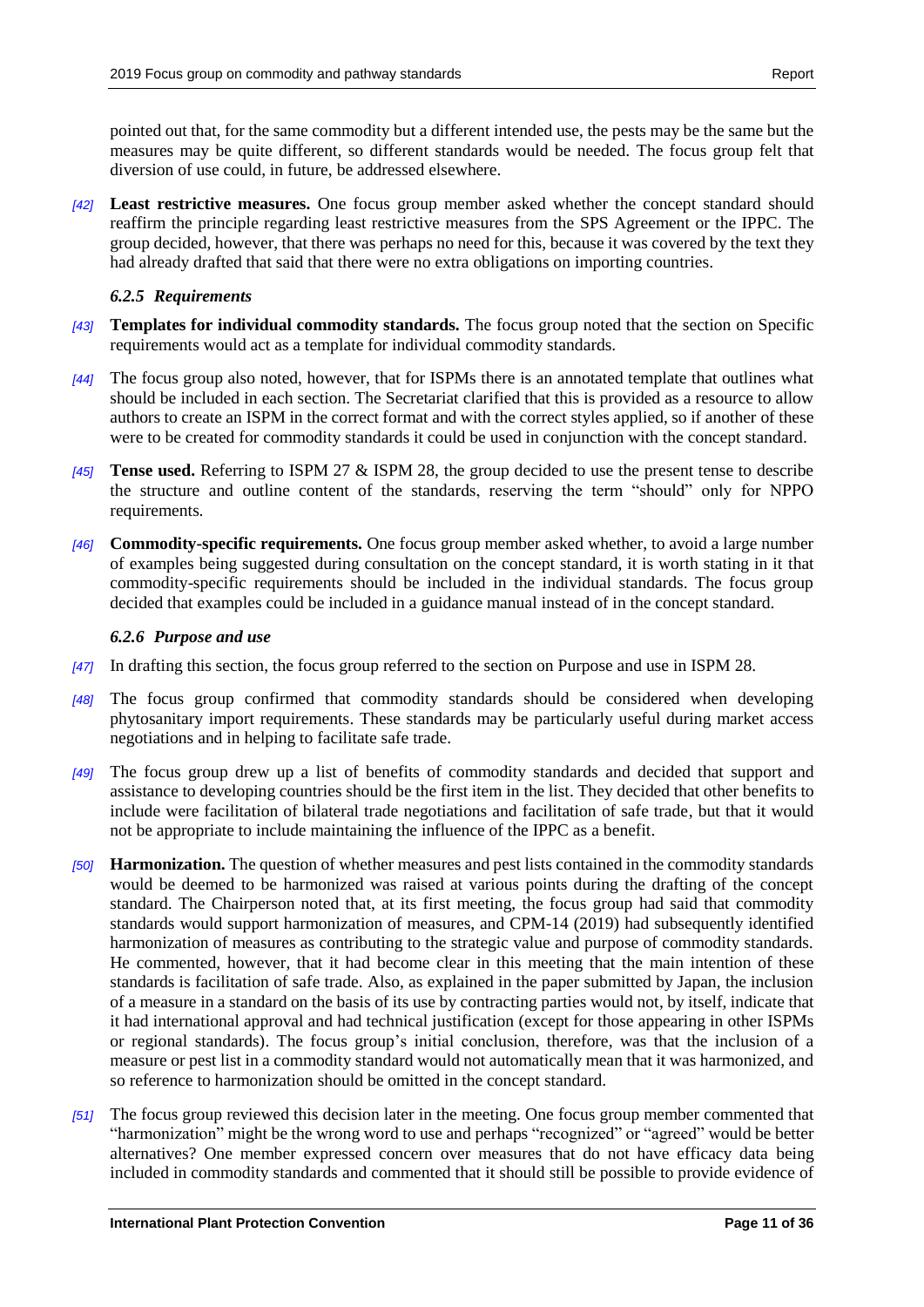the effectiveness of measures, even if it is not experimental evidence collected under controlled conditions. Another member, however, pointed out that the ISPM 5 definitions of "harmonization" and "harmonized phytosanitary measures" have three elements – establishment, recognition and application – and that inclusion of measures in commodity standards would accomplish harmonization according to these definitions.

- *[52]* One focus group member commented that when a commodity standard is presented to CPM for adoption, it would only take one contracting party to raise an objection on the grounds that another pest needs adding, and the standard would not be adopted because it would be impossible to resolve this with all contracting parties within the short timeframe at CPM. The focus group recognized that this is part of the wider issue of the commodity standards being partway between standards and manuals and including "non-harmonized" measures. The Secretariat clarified that in some countries, ISPMs are adopted unamended into their law. A suggestion was made that the commodity standards could perhaps be appendixes rather than annexes to the concept standard. However, it was pointed out that this would mean that contracting parties would not need to apply the standards, whereas the intention is that they do. So, it needs to be clear in the concept standard that rather than these standards being the *starting point* of market access negotiations, they need to be *taken into account during* such negotiations.
- *[53]* On the basis of these discussions, the focus group revised their earlier conclusion and concluded that commodity standards would contribute to harmonization, but that the matter may benefit from further consideration by the SPG, SC and IC.
- *[54]* **Endorsement of phytosanitary measures.** The focus group recognized that further clarification was needed on what "endorsement" means in the context of commodity standards. The term "endorsement" was therefore not used in the draft text of the concept standard.

## *6.2.7 Specific requirements*

- *[55]* **Scope of commodity standards.** The focus group agreed that commodity standards should refer to a clearly defined, individual commodity and its intended use, and should have a discrete set of pests and related measures. The commodity and intended use described should be sufficiently focused to avoid having to have several subcategories of the commodity in the commodity standard.
- *[56]* **Description of the commodity.** One focus group member commented that it is not necessary to give very detailed information on what to include in this section of a commodity standard, as this is essentially guidance for the technical panel drafting the standard and separate guidance may also be developed to support them.
- *[57]* The focus group noted that the commodity description should include any element of the production process that affects the pest risk (e.g. whether the commodity has been grown in a greenhouse or outdoors).
- *[58]* The focus group discussed whether these standards would be practicable for commodity classes or groups of commodities, such as "fresh fruits". One member of the group explained the difficulties of doing this, as the pests and the measures are likely to be different for different commodities within the group, as well as the differences relating to the commodity itself (e.g. depending on what parts of the commodity are included and the intended use). A few members of the group supported the proposals from the first meeting of this focus group that the concept standard should allow for individual standards to have either a broad or a narrow scope, because what is appropriate will vary depending on the commodity or commodity group. The focus group concluded that, in considering a proposal for a standard, the Task Force on Topics (TFT) should consider whether the scope of the standard is practical and feasible, or whether it is too broad. It was also noted that market access negotiations are never on a broad commodity class, but are more specific.
- *[59]* The focus group confirmed that the Description section of a commodity standard should not only give the commodity that is the subject of the standard, but also the intended use of that commodity, because of the influence it has on the pest risk. There is no need, however, for there to be any further detail about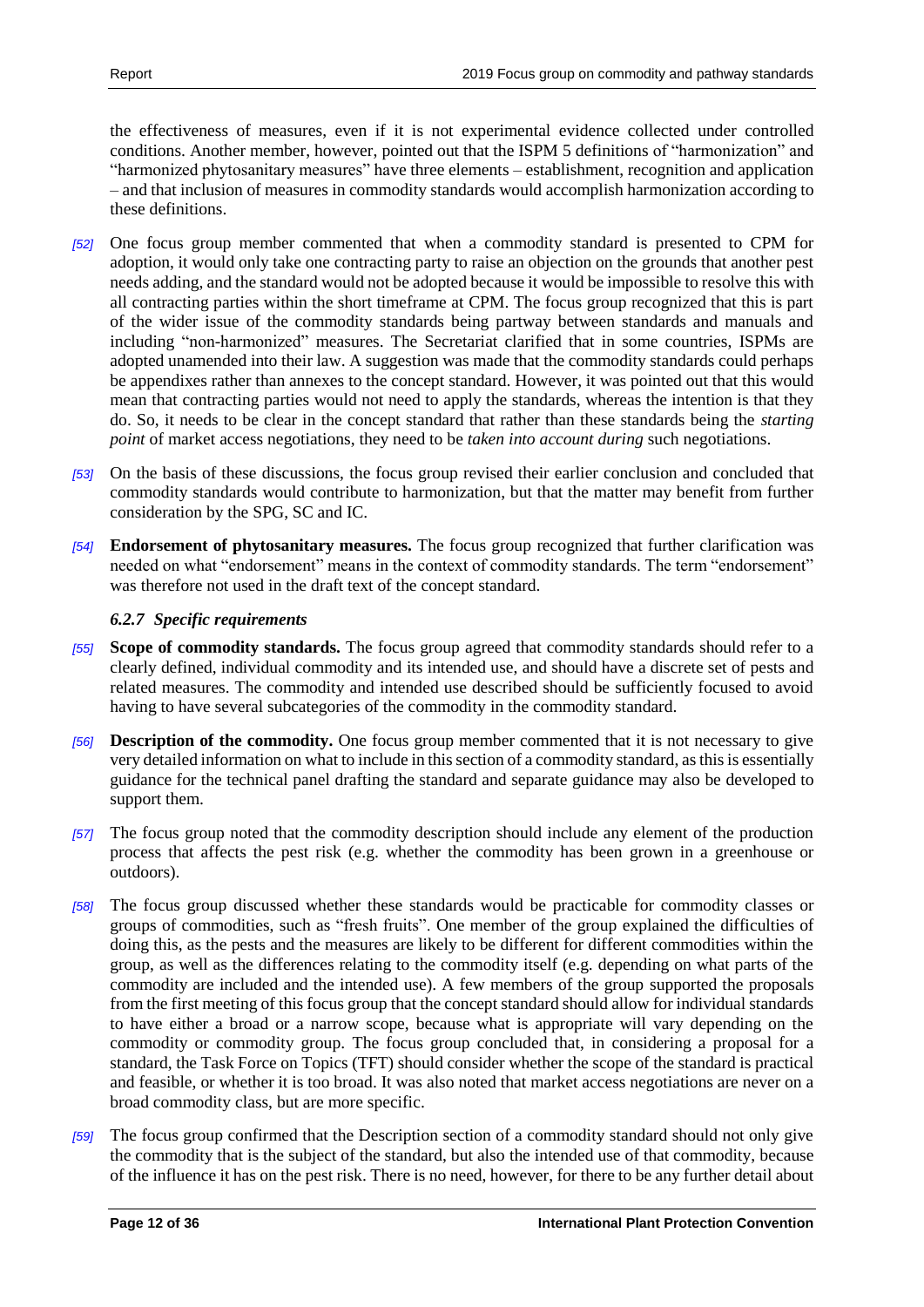intended use in the commodity standard. In drafting the text, the group referred to text from ISPM 11 (*Pest risk analysis for quarantine pests*), ISPM 16 (*Regulated non-quarantine pests: concepts and application*) and ISPM 32 (*Categorization of commodities according to their pest risk*). One member of the focus group commented that intended use can be very specific (e.g. baby corn packed in a clam shell for consumption), and sometimes the description can be very sophisticated, as certain commodities have a very specific intended use.

- *[60]* **Pests.** The focus group confirmed that commodity standards should consider pests but that the determination by the importing country of whether a pest is regulated must be based on technical justification.
- *[61]* In terms of criteria for inclusion of pests in commodity standards, the consensus of the focus group was that the pests to be included would be those that are both associated with the commodity as demonstrated by PRA or other technical justification *and* regulated by at least one contracting party. One focus group member expressed concern over the criterion that at least one contracting party regulates the pest and asked whether it should instead be that there is scientific justification for saying that the organism is a pest of the commodity; in which case, could reference to a contracting party be deleted and the text simply say that there is a PRA which shows that the pest is associated with the commodity? The focus group decided, however, to keep the criterion of one contracting party.
- *[62]* The focus group discussed whether the PRA (or other technical justification) would need to be publicly available or whether it could simply be provided to the technical panel drafting the standard or exchanged between trading partners. One focus group member commented that the critical issue is that the PRA or justification is available, but another member pointed out that countries may be reticent to use measures based on evidence that they have not seen. The focus group agreed that, should there be a guidance manual on commodity standards, it should encourage contracting parties to release PRA and other technical justification information into the public domain, but that in the concept standard "as demonstrated by PRA" would be sufficient as this implies that the information has been made available.
- *[63]* Opinions among the focus group members initially differed on whether commodity standards should include pests known not to be associated with the traded commodity. One member was of the view that the standards should only cover pests known to be associated with the commodity. Other members, however, pointed out that it is useful to include pests known not to be associated with the traded commodity, to help avoid contracting parties regulating pests without technical justification (e.g. a contracting party should not regulate pests that are found on the leaves of mango but never on the fruit, if only the fruit is moved). A suggestion was made that the list of pests known not to be associated with the traded commodity could be given in an appendix rather than in the main part of the standard, as appendixes are not a prescriptive part of a standard and are for reference purposes only. In the end, the focus group decided to simply say that pests known to be associated with the plant species but known not to be associated with the traded commodity *may* be included in commodity standards. The focus group recognized that to avoid such pest lists being too long, the search criteria would need to be carefully defined. It was noted, however, that the search would be limited to regulated pests if it were a list of pests known not to be associated with the traded commodity *and* regulated by at least one contracting party.
- *[64]* It was suggested that, for clarity, the species name of the commodity and the precise commodity being traded (e.g. fruit) should be given (e.g. "pests associated with *Mangifera indica* for propagation but not with the traded commodity, mango fruit").
- *[65]* One member of the focus group suggested that there should be correspondence between the pests listed and the measures listed. The Chairperson recalled that, at its first meeting, the focus group had discussed having a table with measures in one column and the pests that can be addressed with these measures in another column.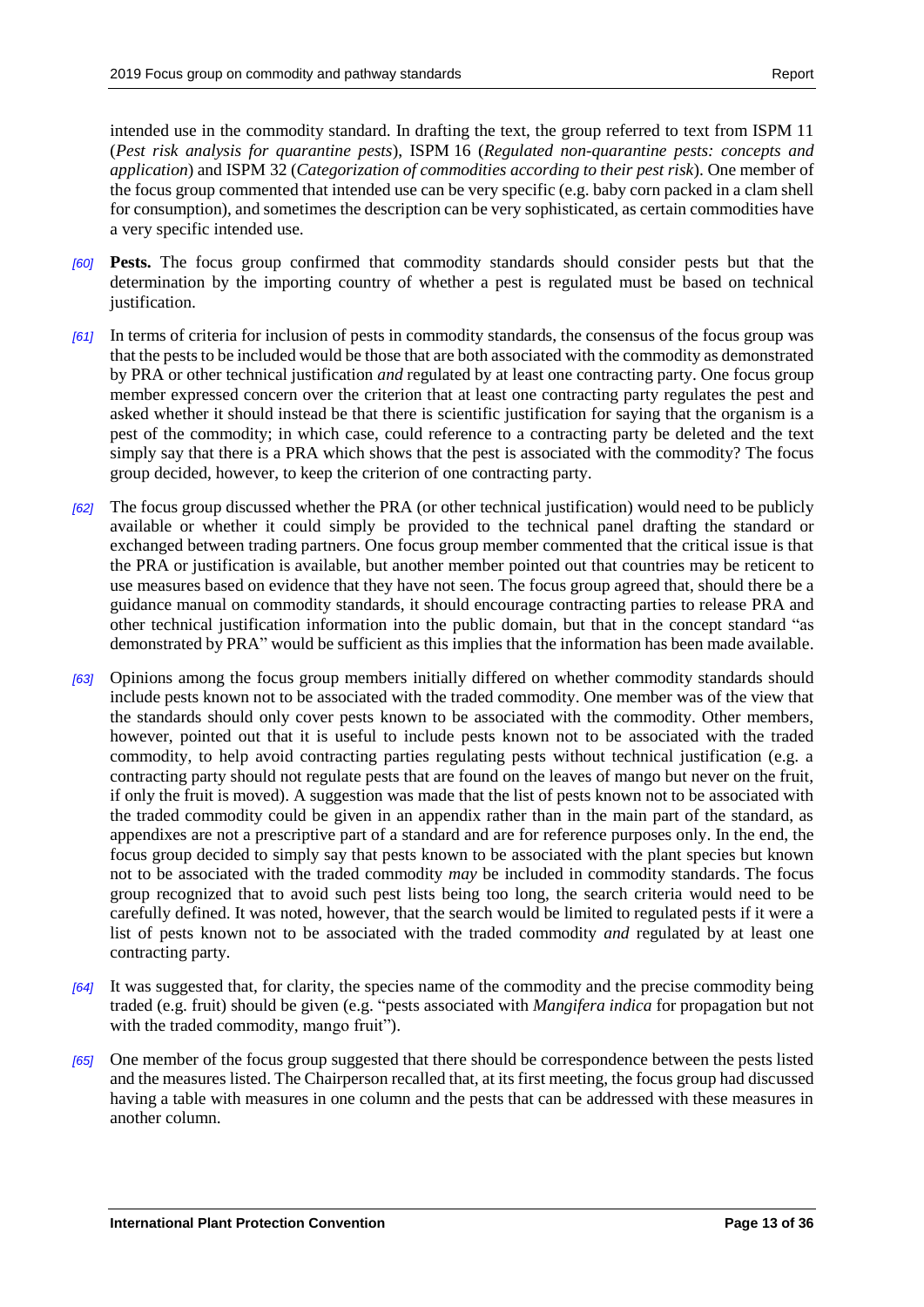- *[66]* In summary, the focus group concluded that:
	- commodity standards should include a table of pests associated with the commodity, with corresponding measures used to control those pests
	- all measures presented in the standards should be included in the table of pests
	- when relevant, commodity standards may also contain information on pests known not to be associated with the traded commodity.
- *[67]* The focus group decided that, as "hitch-hiker" pests are not associated with the commodity, the standards would not consider contaminating pests as defined by ISPM 5.
- *[68]* **Phytosanitary measures.** The focus group discussed whether this section should refer to "phytosanitary measures" or "pest risk management options". One focus group member emphasized the importance of being clear that these are options (i.e. they are not imposed) and recalled that measures are not "phytosanitary measures" (ISPM 5 definition) until they are set as phytosanitary import requirements by a contracting party. It was noted that "pest risk management options" is a term particularly associated with PRAs. The group decided to refer to "options for phytosanitary measures".
- *[69]* One focus group member suggested that, in commodity standards, a description be provided of each measure, to include how it works, criteria that support it, how it was evaluated, and confidence in the measure. The group discussed whether this information would be too detailed to go in the commodity standard but decided that the draft concept standard could say that measures should be sufficiently described to indicate their use and practical application. Where necessary, additional information may be provided in an appendix.
- *[70]* Regarding combinations of measures, one member of the focus group commented that a phytosanitary measure can either be an independent measure or a systems approach, so it is not possible to have a combination of phytosanitary measures as the combination itself is a phytosanitary measure. The focus group acknowledged that it is possible to omit "phytosanitary" and refer instead to a "combination of measures".
- *[71]* The focus group recalled that, because the intention for commodity standards is to provide options, bridging the gap between a standard and a manual by providing information for contracting parties to consider, it is possible that measures such as systems approaches where information is sparse can still be included in the standards and then subsequently reviewed as knowledge and experience increases. This prompted the question of whether generic measures such as pest free areas and systems approaches should be added to the concept standard, instead of being in individual commodity standards. In the draft concept standard, the focus group added text to say that consideration should be given to including measures present in adopted standards or currently used in trade.
- *[72]* The focus group noted that measures included in commodity standards could be considered for inclusion in other relevant standards under development or revision.
- *[73]* **Verification of compliance.** The focus group discussed a range of interpretations of the term "assurance" and the possible alternative of using "verification of compliance". Should the commodity standard include methods for verifying compliance, where the specific characteristics of the commodity mean that specific methods are needed? One member of the focus group suggested that this could perhaps be part of the description of the measure. It was suggested, however, that this does not need to be in the commodity standard and instead references could be made to other ISPMs that deal with verification (e.g. ISPM 7 (*Phytosanitary certification system*)). One member of the group raised a concern that the verification information would only be available to the two parties in a bilateral negotiation, so references to other ISPMs would be irrelevant, but another member disagreed that it would be irrelevant. The focus group decided to omit text on assurance, but include reference to ISPMs providing information on verification of compliance. Verification of compliance information could be included in the list of information sought in a Call for information on pests and measures.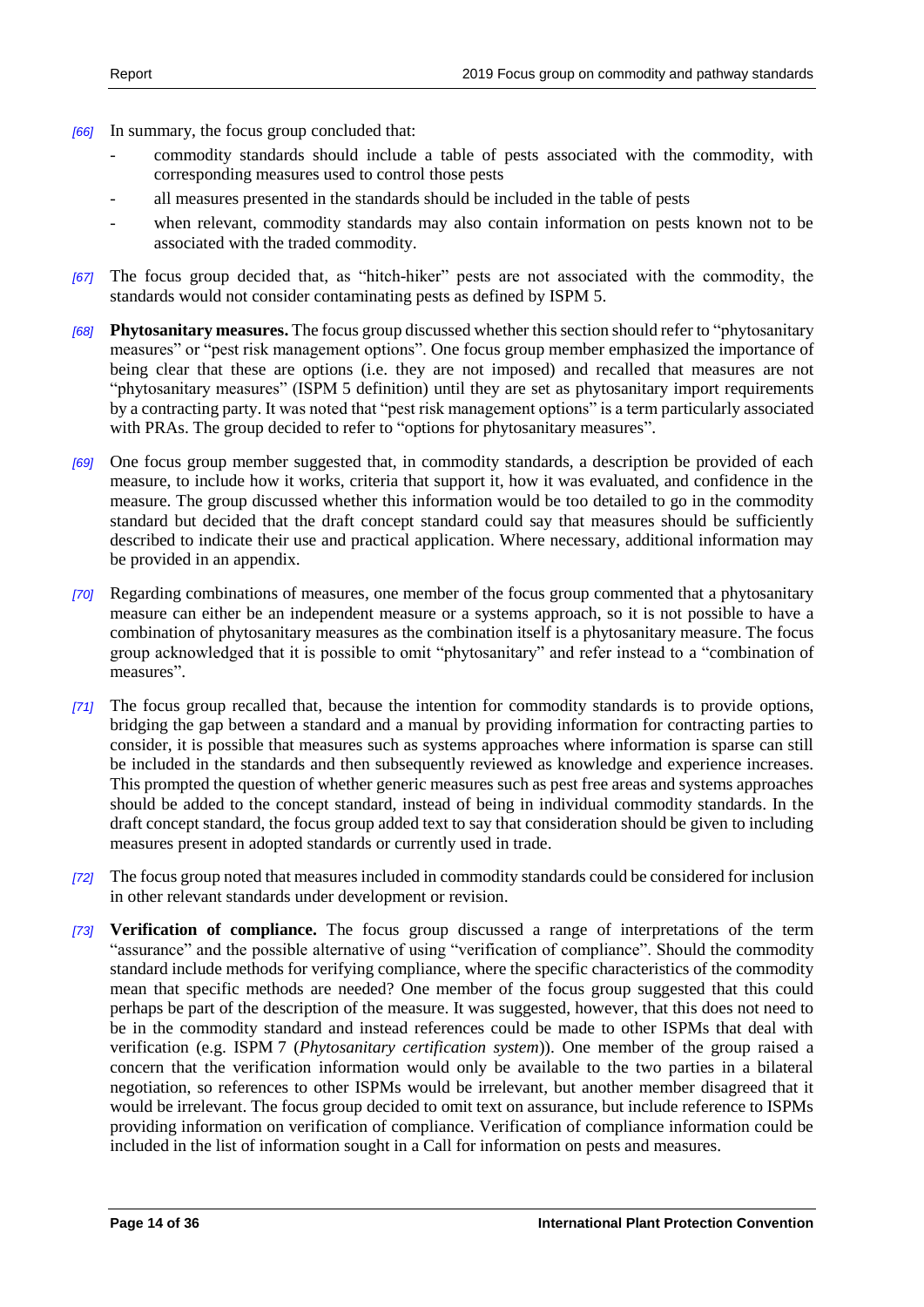*[74]* **References (in commodity standards).** The focus group confirmed that all information on pests and measures included in the standard should be referenced.

## *6.2.8 Annexes or independent ISPMs?*

- *[75]* **Annexes.** The focus group agreed that commodity standards should be annexes under the concept standard, the exception being commodity standards on seeds or wood, which could possibly be annexes of ISPM 38 (*International movement of seeds*) or ISPM 39 (*International movement of wood*), respectively. The focus group agreed to recommend that the adoption process be the same as for PTs.
- *[76]* **Separate standards on measures.** The focus group agreed to encourage the new technical panel responsible for commodity standards to provide guidance to the SC on possible future standards on individual measures (equivalent to ISPM 28, but for measures), where there are sufficient data on the effectiveness of those measures to support it. This would allow detailed, rigorously reviewed standards on individual measures to be built up over time, instead of the detail being in the commodity standards themselves. The focus group noted, however, that inclusion of a measure in a commodity standard should not be dependent on it being recognized in a separate measures standard.

## <span id="page-14-0"></span>**7. Commodity standards process**

## <span id="page-14-1"></span>**7.1 Criteria for identifying measures and including them in commodity standards**

## *7.1.1 Criteria for inclusion of measures in the standards*

- *[77]* The focus group drew up a list of categories of evidence upon which to base the inclusion of measures in a commodity standard (e.g. evidence from use in trade, experimental evidence, PRA, international or regional standards, bilateral agreements). The group initially decided that measures adopted in ISPMs should be included, and measures in regional standards should be considered for inclusion, in commodity standards, although decided ultimately not to distinguish between international and regional standards in this way. One focus group member pointed out that there are measures applied for domestic pests (experience from domestic use) that could also be considered for inclusion.
- *[78]* Another member queried which category of criteria new measures would fit into when, for example, a new treatment is being proposed. The focus group thought that they would probably fit under "experimental evidence", but noted that this could benefit from further clarification.
- *[79]* The focus group also noted the need to consider the practicability or feasibility of a measure, before accepting its inclusion in a commodity standard (e.g. some countries may not be able to fumigate for eight months in a year).
- *[80]* It was suggested that, at a certain point, the IPPC Secretariat could issue a Call (e.g. one general Call for measures and other Calls for specific commodity standards), so responses to Calls for measures need to be considered as part of the evaluation process.
- *[81]* One member of the focus group suggested that measures applied successfully to manage noncompliance should be considered. The focus group included this, but noted that it would be difficult to analyse it and also to differentiate whether it is a "new measure" on its own or as a consequence of noncompliance only and thus an additional measure.
- *[82]* It was noted that many countries have "best management practices", so these could be useful sources of information for domestic use of measures.

## *7.1.2 Evaluation of measures*

*[83]* The focus group discussed how to give guidance on the assessment of confidence in measures. It was noted that it was important not to be overly prescriptive. There was some discussion over whether efficacy should be covered in the concept standard and the focus group acknowledged that, if efficacy were to be covered, it would not be feasible for the technical panel to scrutinize efficacy data to the same degree as when treatments are considered by the Technical Panel on Phytosanitary Treatments (TPPT).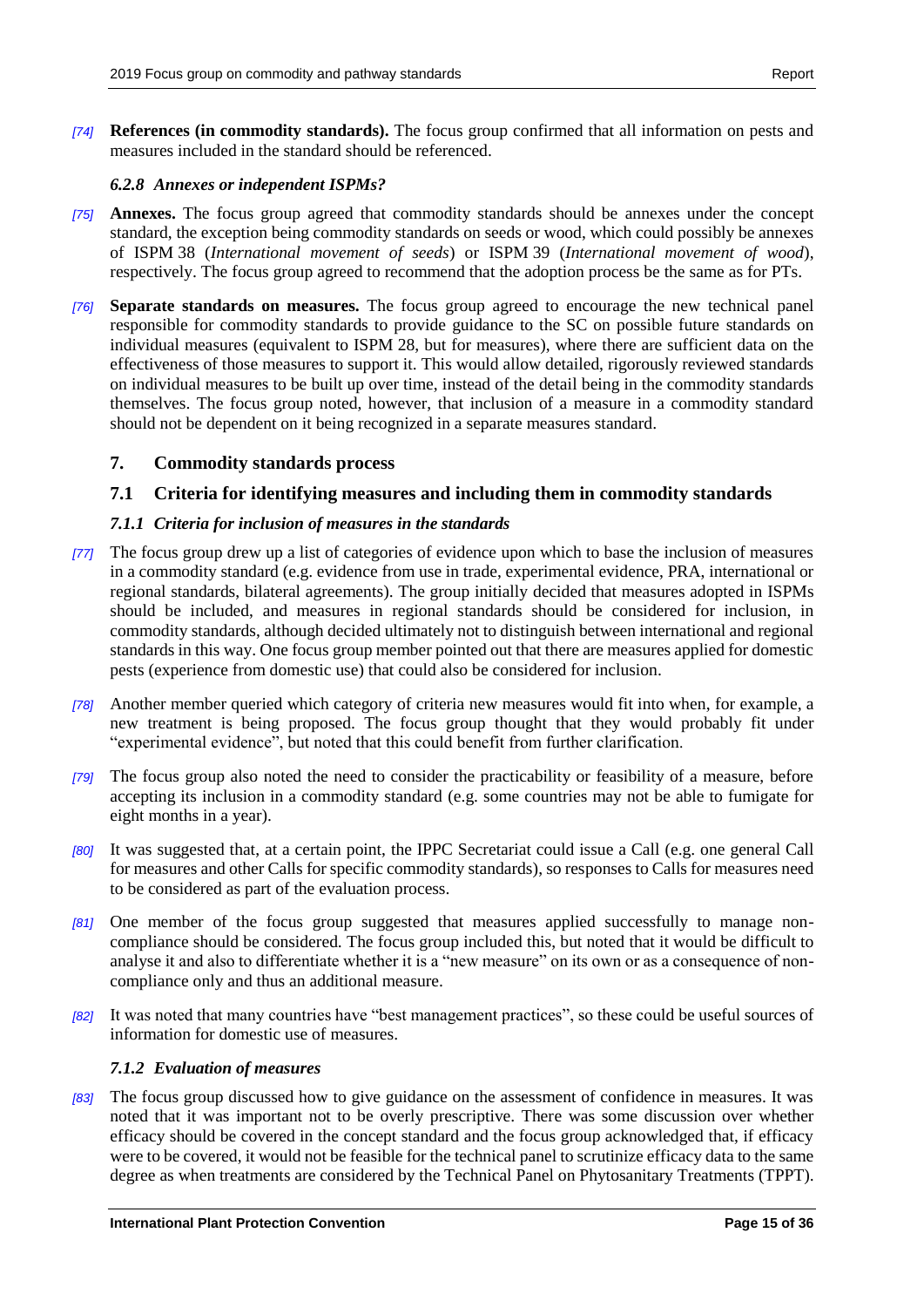One focus group member suggested that the concept standard should set guidelines on what should and should not be considered in determining confidence in the measures. Criteria could include, for example, the number of contracting parties using the measure and the number of years the measure has been in use. The suggestion was made that perhaps inclusion of the measure in a PRA could be the first step in identifying measures, and then the list of potential measures could be narrowed down depending on the number of contracting parties using the measure. One focus group member queried the need for and usefulness of guidance on confidence levels in the concept standard, as some of the criteria suggested could be interpreted as indicating the "popularity" of the measure (e.g. more countries using a measure) rather than the actual "confidence" in the measure. It was pointed out, however, that the intended purpose of commodity standards is only to provide information on measures that meet certain criteria, not to set requirements about measures or give recommendations. In this context, if a measure has been used by many countries over many years, a contracting party is likely to have more confidence in that measure than one that has only been used by one contracting party for a few years.

- *[84]* One focus group member suggested that commodity standards could perhaps include a statement of intent for each measure (e.g. to minimize the probability of establishment of a specified pest).
- *[85]* Another member mentioned that reliability of data is slightly different from confidence, and that reliability is usually considered when evaluating treatments. The focus group recalled their discussions earlier in the meeting about the table of information on the reliability of data in the draft revision of ISPM 8.
- *[86]* The focus group acknowledged that it was difficult to categorize measures, but that the measures included in the commodity standards would only be examples and not an exhaustive list. The group highlighted, however, that confidence will depend on the rigour of supporting analyses and may be increased if there are cumulative sources of information (while noting that the possibility of including historical measures, such as historical treatments, should not be excluded). It was noted that confidence would be increased if the measures are used in a diverse range of countries or ecoregions and if application of the measures results in there being fewer interceptions.
- *[87]* It was pointed out that, apart from adopted ISPMs, there is no definitive information that says that a particular measure is effective. Just because several contracting parties use a measure does not mean that it is a harmonized measure – it just means that it is an option and other criteria need to be examined. Contracting parties need to make their own assessments, and no one criterion is sufficient in itself to provide confidence in a measure. (See also the discussion on harmonization in section 6.2.6 of this report.)
- *[88]* One member of the focus group commented that although it is important to have rigorous criteria (e.g. scientific evidence from research) for selecting measures, even simple measures could easily be enriched with further detail.
- *[89]* Another member pointed out that we should not presume how contracting parties will use the information in the standards. The standards will be partway between a normal standard and a manual, as the measures are not endorsed but are selected on the basis of criteria and are available for contracting parties to choose from, and so are for information. Hence, it is important to get the criteria for selection right.
- *[90]* One focus group member suggested that, if options to manage pest risk are to be presented in commodity standards, it is important that the effectiveness of those measures can be demonstrated, as contracting parties can use this information in their bilateral negotiations.
- *[91]* The focus group confirmed that measures should be assigned to *three* categories (*high, medium and low*), to provide some consistency between commodity standards and for simplicity. This gives the technical panel the freedom to decide how to assign measures to these categories but avoids overcomplication. It was pointed out that the use of "high", "medium" and "low" could imply qualification of the measures, so the group decided that each category should be accompanied by an explanatory description. The group also confirmed that this section of the concept standard comprises instructions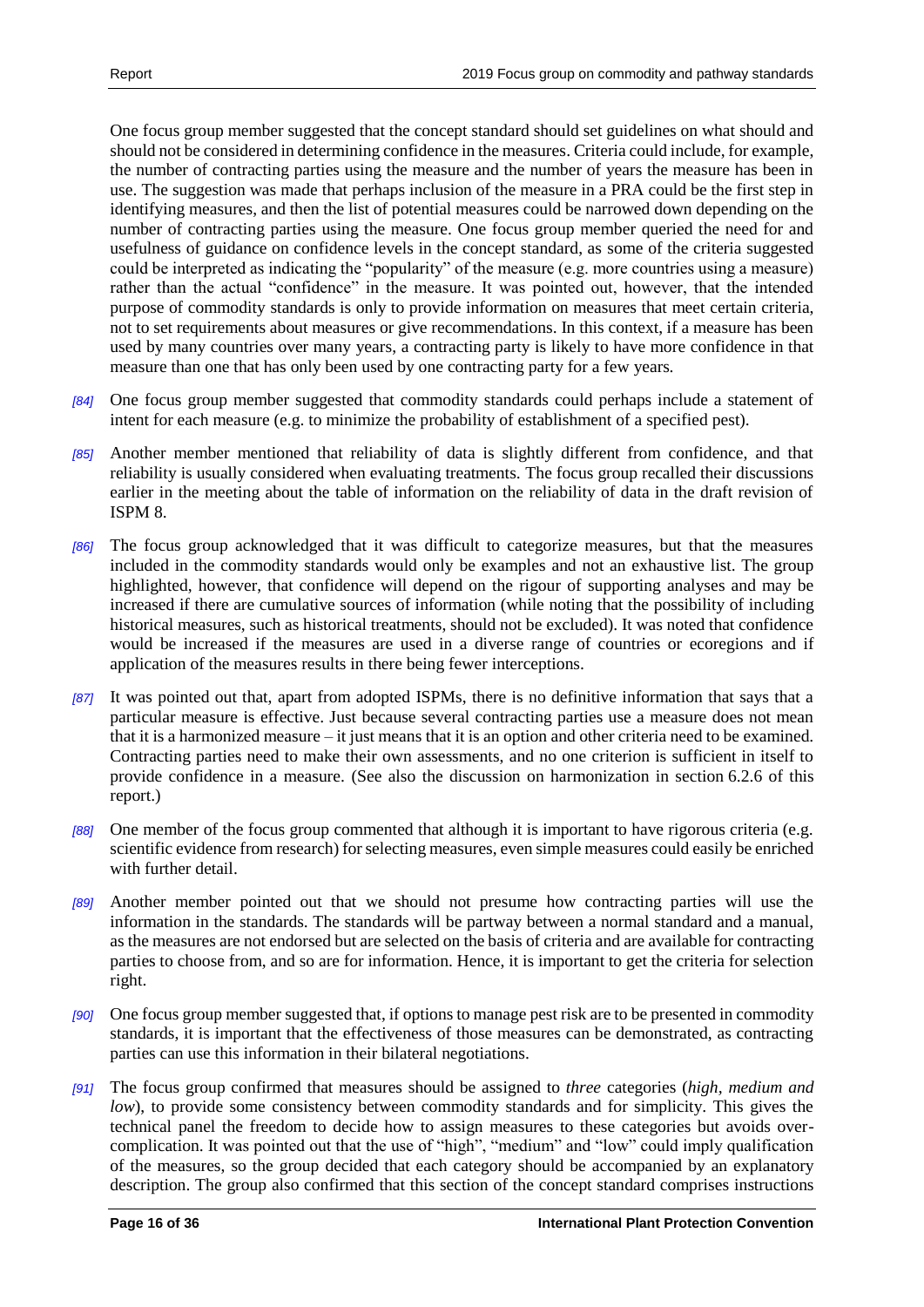for the new technical panel when assigning measures to categories according to confidence level; it is not guidance that will be included in the commodity standards themselves.

## <span id="page-16-0"></span>**7.2 Role, function and terms of reference for a new technical panel**

*[92]* As background information for the focus group discussions, the Secretariat had circulated a paper giving an overview of the work of the technical panels<sup>15</sup>, this also noting that the focus group's recommendations may have an impact on the roles, processes and terms of reference of existing technical panels. Relevant points from this were referred to in response to questions during the meeting.

## *7.2.1 Creation of a new technical panel*

- *[93]* The Chairperson summarized the outcome of CPM-14 (2019) and the feedback from the SC and in the paper from Japan. While some concerns had been expressed about the possible establishment of a new technical panel, there appeared to be a general consensus in favour of it.
- *[94]* The consensus within the focus group was also in favour of a new technical panel, and the group agreed that a recommendation should be made to CPM-15 (2020) to establish one. One member voiced a note of caution as he anticipated that, in the future, most of the standards would be commodity standards and so the technical panel could effectively be taking on the role of the SC. However, it was pointed out that the governance arrangements can be reviewed and changed in future, should the need arise. Some members of the focus group noted that the TPPT should be separate from the new panel, to ensure that emphasis is given to treatments that have efficacy data and can be adopted as annexes to ISPM 28. The focus group noted that creating a new technical panel does not preclude having expert drafting groups (EDGs), as these can be called for specific topics as needed. It was also emphasized that the new technical panel should not become a global default panel for conducting PRAs.
- *[95]* The focus group agreed that the new technical panel should be on commodity standards (Technical Panel on Commodity Standards), not on phytosanitary measures, because the panel will review the pest lists in commodity standards as well as the measures.
- *[96]* The Secretariat outlined how the governance processes currently in operation differ between, for example, "true" ISPMs, DPs, PTs and terms considered by the Technical Panel for the Glossary (TPG) for inclusion in ISPM 5. In the Technical Panel on Diagnostic Protocols (TPDP), for example, the main drafting work is undertaken by DP drafting groups. In contrast, the TPG assists the work of the SC as needed, rather than necessarily drafting a standard, as the latter is usually done via an EWG for the SC.
- *[97]* One focus group member commented that, for this new approach, there may be merit in being more innovative in, for example, how the information available from countries is used. He noted that, for some commodities, the relevant information will not be available at the time that the corresponding standard is being developed, so inputs from the technical panel members will be needed and will be highly relevant.
- *[98]* The focus group agreed that the Technical Panel on Commodity Standards (TPCS) should be separate from the TPPT and TPDP, should have the option to call for EDGs, and should have a steward from the SC. The focus group recognized that it would probably be too much work for the Steward of the TPCS to be on each drafting group, but perhaps a member of the panel should always be on the drafting group? It was clarified that the panel should make recommendations to the SC on topics and drafting groups, but it is then up to the SC to discuss and decide, at least in the early stages of this process, because under the established Standard setting procedure the SC is responsible for appointing EDGs.
- *[99]* The focus group agreed that the TPCS should be responsible for assessing measures to be included in commodity standards, and for creating criteria for inclusion of measures in the standards.

 $\overline{a}$ 

<sup>&</sup>lt;sup>15</sup> 09 FGCP 2019 Jun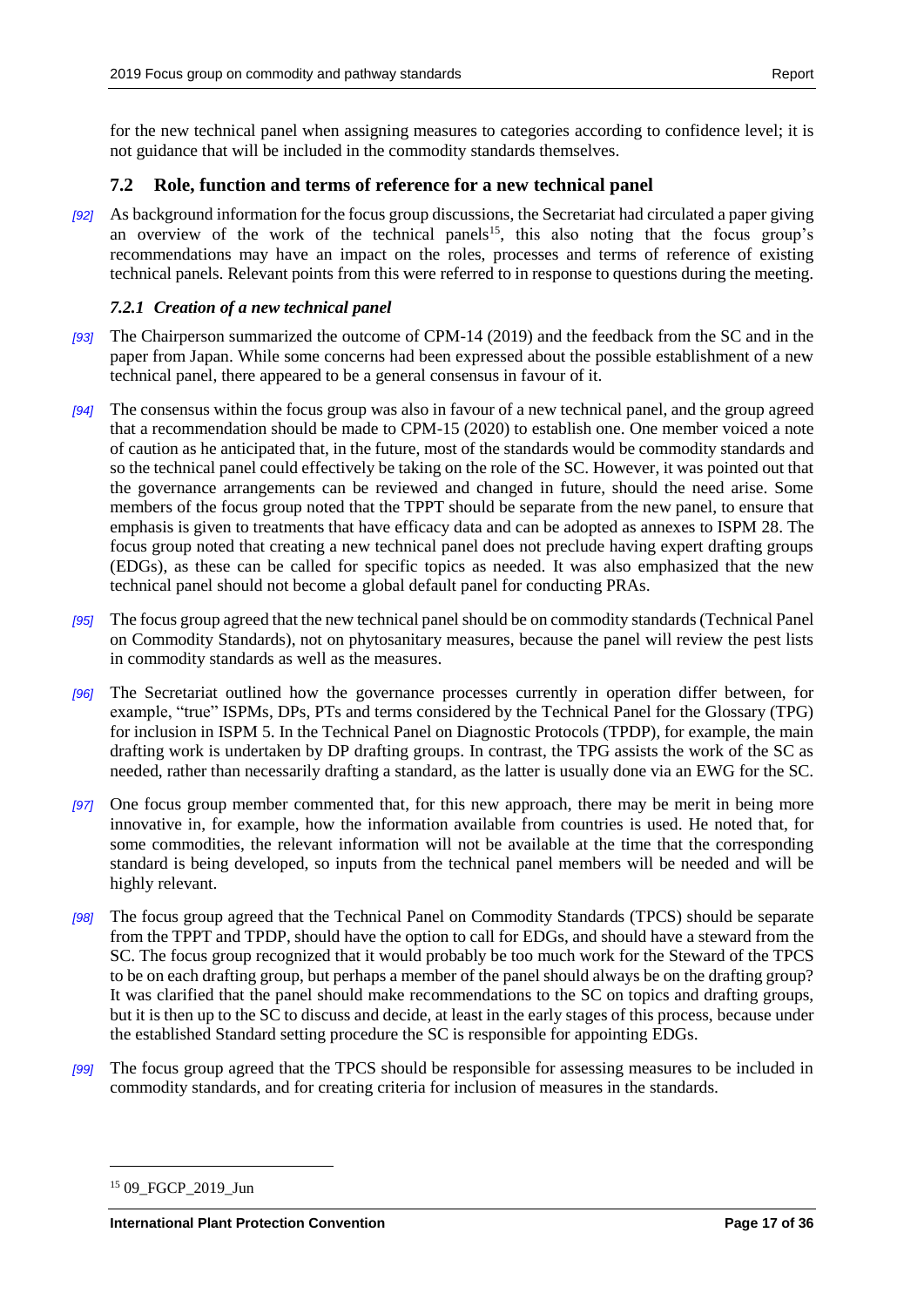*[100]* One focus group member pointed out that, because of the need to review and update these standards, a technical panel with *permanent* work would be needed, this being different to the TPG.

## *7.2.2 Specification for the technical panel*

- *[101]* The Secretariat highlighted that the TPCS would need a specification and referred the focus group to the specifications for the current technical panels. The focus group drafted a specification for the panel (Appendix 5).
- *[102]* **Tasks.** It was noted that the TPCS would support the SC regarding Calls for information on pests and measures, although there was no need to include this in the tasks in the specification as the Calls happen anyway. It was also suggested that, in addition to Calls for information, the panel should also be continually looking for information on measures. Later in the meeting, however, the focus group agreed that the new technical panel should only work on information provided to it and should not have an active role in seeking other information.
- *[103]* The focus group agreed that the TPCS should consider how best to manage data used to evaluate which phytosanitary measures are included in commodity standards and other adopted IPSMs, so that there could be an online search tool identifying target pest, commodity and measures.
- *[104]* The focus group noted that in the specification for each current technical panel, there is a task to consider the implementation of standards by contracting parties and to provide information and possible recommendations to SC. The group recognized the importance of implementation but discussed whether this task is suitable as a task for the TPCS. It was decided to leave the task in the draft specification, at least for the time being, but to use the term "use" rather than "implementation" as commodity standards are just providing options from which contracting parties can choose.
- *[105]* **Expertise.** The group listed the expertise that panel members should bring to the TPCS. These included pest risk management and the development and management of phytosanitary import requirements, selection and implementation of phytosanitary measures for use in trade, development of regional and international standards, and assessment of pest lists. One member of the focus group suggested having a biostatistician on the panel, but another member commented that it might be better if an economist post was created within the Secretariat. The focus group decided that expertise in biostatistics or economics is not needed on the panel itself.

## <span id="page-17-0"></span>**7.3 Process for identifying or obtaining PRAs on pests linked with commodities to provide pest lists**

- *[106]* **Calls for information.** The focus group agreed to recommend that, as well as the existing general Call for topics, there would be a general ongoing request for information on aspects relating to commodity standards, including experience of related measures; in addition to this, a specific Call for information on pests and measures could be made whenever a topic is prioritized, using the existing IPPC process. The focus group recommended that if the contents, pests or measures in a standard require review, this should be addressed on a priority basis by the TPCS.
- *[107]* The focus group drafted a list of the types of information to be sought during Calls for information on a specific prioritized topic (Appendix 6). The Call would specify the commodity and its intended use, and submitters would be asked to limit their submissions to this. It was noted that where a measure appears in a relevant ISPM or regional standard (one of the items on the list) this indicates international or regional endorsement of the measure concerned.
- *[108]* The focus group emphasized that this list is intended as guidance to the TPCS, but that it should be recognized that information from all categories may not always be available. The list is not intended for inclusion in the concept standard itself.
- *[109]* One member of the focus group queried how evidence should be provided, as some countries are reluctant to provide data. The Chairperson wondered whether a workshop on this issue might be helpful, if funding were available.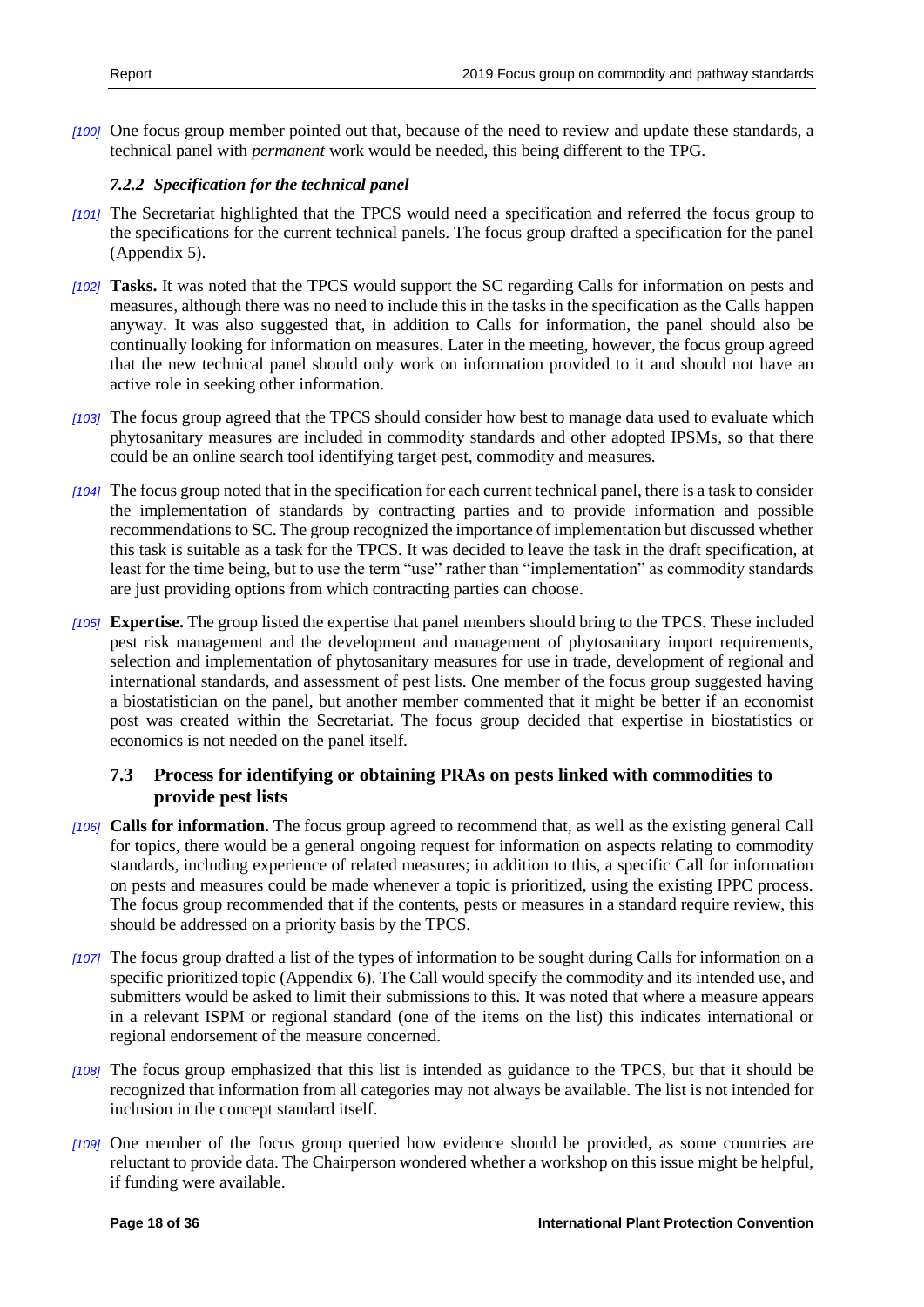## <span id="page-18-0"></span>**7.4 The Standard setting process**

*[110]* The Secretariat had circulated details of the Standard setting process (SSP)<sup>16</sup> prior to the meeting, and answered questions on this at various points during the meeting.

## *7.4.1 Calls for topics*

- *[111]* The focus group agreed that there should be just one Call, to be part of the existing biennial Call for topics submitted by national and regional plant protection organizations (a joint call for the SC and the IC). The focus group noted that there is an established process for Calls for topics, with the TFT undertaking the first screening based on a set of established criteria. The TFT recommendations are then forwarded to the SC and IC, who make recommendations to the TFT, who then submit proposals to CPM, alongside comments from the Bureau. It was emphasized that it is the main committees (the SC and IC) who review the topic proposals, with the TFT acting as a facilitator. The focus group acknowledged that developing standards on broad commodity classes increases the complexity of the Standard setting process, but agreed that the existing arrangements for Call for topics were sufficient for commodity standards. The focus group noted, however, that additional criteria could be added to the Call, as for example suggested in the paper submitted by Japan<sup>12</sup>.
- *[112]* The focus group agreed to recommend that the Steward for the TPCS be part of the TFT.
- *[113]* The focus group drew up a draft list of criteria for the TFT to consider when prioritizing topics to be submitted to CPM (Appendix 7), including the suggestions made in the paper from Japan<sup>12</sup>.
- *[114]* This list is not intended for inclusion in the concept standard itself.
- *[115]* One member of the focus group commented that the volume of information alone should not determine the prioritization, but the Secretariat confirmed that established criteria for Calls for topics address this.
- *[116]* The focus group recognized that the concept standard would act as the specification (also as a template) for all commodity standards. It was pointed out, however, that although the current process for specification would therefore not apply, some type of input needs to be sought from countries proposing new commodity standards during the Call for topics. This would also facilitate and speed up the process for the development and adoption of these standards.
- *[117]* **Summary of process.** The Chairperson summed up the focus group's conclusions about the recommended governance process:

*[118]* Call for topics  $\rightarrow$  TFT (including Steward of TPCS)  $\rightarrow$  SC or IC  $\rightarrow$  TFT  $\rightarrow$  CPM  $\rightarrow$  SC or IC  $\rightarrow$ TPCS develops the standard

- *[119]* Under this process, there would be a permanent steward from the SC on the TPCS. The TPCS would have the flexibility to decide whether to draft the standard themselves or whether an EWG is needed. If the latter, they would recommend this to the SC and if the SC decided to create an EWG, a steward for this would be appointed, who is preferably a member of the TPCS or the steward of the TPCS.
- *[120]* There was some discussion about the term "Steward" of the TPCS as this could imply that this person stewards each draft standard. Members of the focus group commented that perhaps another term could be used instead, but the Secretariat reminded them that "steward" is the term used for technical panels.

## *7.4.2 Review and revision of commodity standards*

*[121]* The Chairperson highlighted that, given the dynamic nature of pest risk and knowledge about the effectiveness of measures applied, each standard must be open for review. The focus group noted, however, that such review is part of the ISPM development process rather than being a requirement for contracting parties, so any guidance on the review process might be better placed in guidance about processes rather than in the Requirements section of the concept standard.

 $\overline{a}$ 

<sup>16</sup> 07-FGCP\_2019\_Jun, 08-FGCP\_2019\_Jun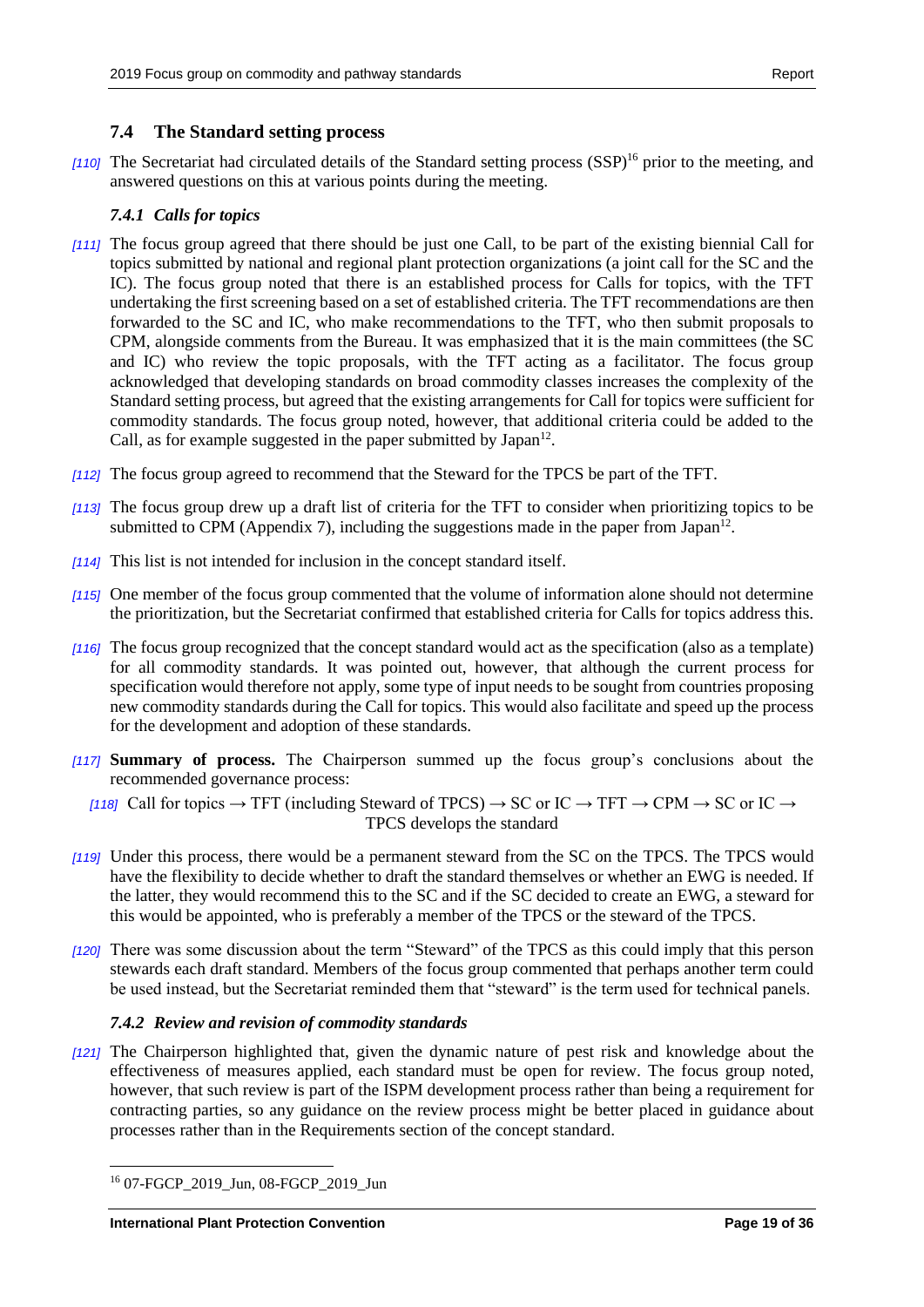- *[122]* The focus group discussed the process that would be required when new information means that an existing standard needs to be reviewed or revised. In the current Standard setting process, there are some types of things that can be changed without going to CPM, so there is some degree of precedence for updates, but the changes in question here would be more than this. The focus group recognized that even the addition of a pest would not be considered a minor change as this can be a sensitive issue. The focus group therefore agreed to recommend that CPM-15 (2020) consider a change to the Standard setting process to allow for review of commodity standards, and that when a standard is under review an indication is given on the International Phytosanitary Portal $17$  that the standard is under review and also which part of the standard and why.
- *[123]* The focus group agreed that the SC and other relevant bodies should consider the following:
	- A process to maintain and update these standards will need to be further considered by the SC and other bodies, in particular when the standard is under review and related information needs to be presented to stakeholders.
	- Existing commodity standards will require revision after the new commodity standards approach has been adopted.
	- When a standard requires revision, a new adoption process should be considered to minimize the time required for the revision to occur; the SC should determine whether the revision requires CPM approval or can be adopted by SC.
- *[124]* The adoption process for commodity standards should follow the normal IPPC procedure.
- *[125]* **Information useful for review of standards and future standards.** It was suggested that if contracting parties choose not to apply measures in a commodity standard, they should be encouraged to inform the TPCS, giving the reasons why, so that the standard can be reviewed and improved. Also, when a measure is in a new ISPM, it would be useful to log it so that it can be available for inclusion in other commodity standards. (See also the task on managing data for an online search tool, in section 7.2.2 of this report.)

## <span id="page-19-0"></span>**7.5 Further details on processes that will be used to develop commodity standards, taking into account comments from the Bureau, SC and IC**

- *[126]* **Drafting the concept standard.** Members of the focus group agreed that the focus group should remain responsible for supporting the development of the concept standard.
- *[127]* **Drafting the commodity standards.** The focus group suggested that, for the first commodity standards, the TPCS should draft the standards; then, as the process becomes more established, drafting groups could perhaps be used. If the subject matter is very specific, an EWG might be needed (with the Call for the EWG being the responsibility of the SC), but if not as specific the TPCS may be able to draft the standard without additional experts. Flexibility is therefore needed.
- *[128]* **Industry involvement.** The focus group noted that there is substantial experience within industry. The group agreed that, where there are international bodies related to the commodity, they should be invited as observers to the drafting group. It was also suggested that research groups such as the International Forestry Quarantine Research Group and the Phytosanitary Measures Research Group could be involved, with their input feeding into the IPPC process rather than having such groups as part of the process itself.

## <span id="page-19-1"></span>**8. Conclusions and recommendations**

*[129]* The focus group considered that they had addressed the tasks given to them by the CPM.

 $\overline{a}$ <sup>17</sup> International Phytosanitary Portal:<https://www.ippc.int/en/>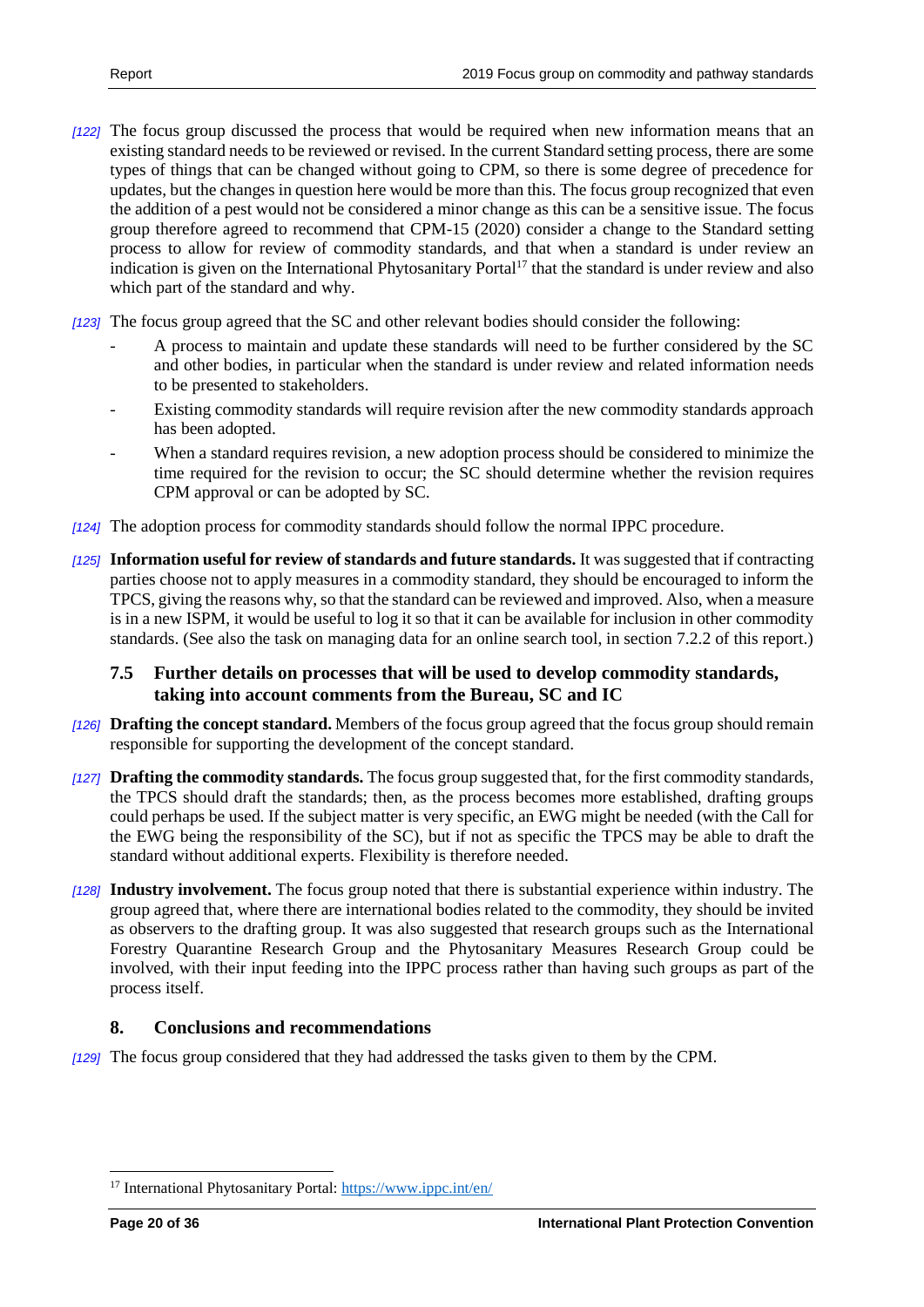- *[130]* In terms of general conclusions and recommendations, the focus group made the following recommendations:
	- The standards under consideration by the focus group do not apply to pathways in the broad sense, so the standards should be referred to as "commodity standards".
	- Commodity standards should be annexes under the concept standard. Commodity standards on seeds or wood could alternatively be annexes of ISPM 38 or ISPM 39, respectively.
	- A new technical panel, the Technical Panel on Commodity Standards (TPCS), should be established, with a permanent Steward from the SC. The focus group recommends that CPM-15 establishes this panel. In the meantime, the focus group members should remain responsible for supporting the development of the concept standard.
	- The membership of the TFT should be expanded to include the Steward of the TPCS.
	- For the first commodity standards, the TPCS should draft the standards; then, as the process becomes more established, drafting groups could be used as needed. The TPCS should have the option to recommend Calls for EDGs to the SC.
	- The TPCS should be responsible for assessing measures to be included in commodity standards, and for creating criteria for inclusion of measures in the standards.
	- The scope of a commodity standard, in terms of the commodity and its intended use, should be sufficiently focused so that the standard is practicable, feasible and does not need to have several subcategories of the commodity.
	- Commodity standards should include a table of pests associated with the commodity, with corresponding measures used to control those pests, and, when relevant, they may also contain information on pests known not to be associated with the traded commodity.
	- There should be a general ongoing request for information on aspects relating to commodity standards and, in addition to this, a specific Call for information on pests and measures whenever a topic is prioritized.
	- It is recommended that CPM-15 (2020) consider changing the Standard setting process to allow for commodity standards to be reviewed promptly when needed.
	- The TPCS should be encouraged to provide guidance to the SC on possible future standards on individual measures (in a similar way to PTs), where there are sufficient data on the effectiveness of those measures to support it.
	- The adoption process for commodity standards, and for standards on phytosanitary measures, should be the same as for annexes to ISPM 28 (i.e. PTs).
	- It is recommended that the Bureau give further consideration to the value of the section in ISPMs on "Impacts on biodiversity and the environment".
	- It is suggested that the APPPC be invited, through APPPC member Mr Stephen BUTCHER, to consider the findings of this focus group in further development of the draft APPPC mango standard.
	- The following aspects should be forwarded to the IC for consideration in any guidance manual that might be produced:
		- diversion from intended use
		- contracting parties should be encouraged to release PRA and other technical justification information into the public domain.
	- The TPCS should consider how best to manage data used to evaluate which phytosanitary measures are included in commodity standards and other adopted IPSMs, so that there can be an online search tool for target pest, commodity and measures.
	- There may be benefit, once a few commodity standards are in use, in undertaking a study to attribute a specific value to commodity standards in terms of financial savings to import.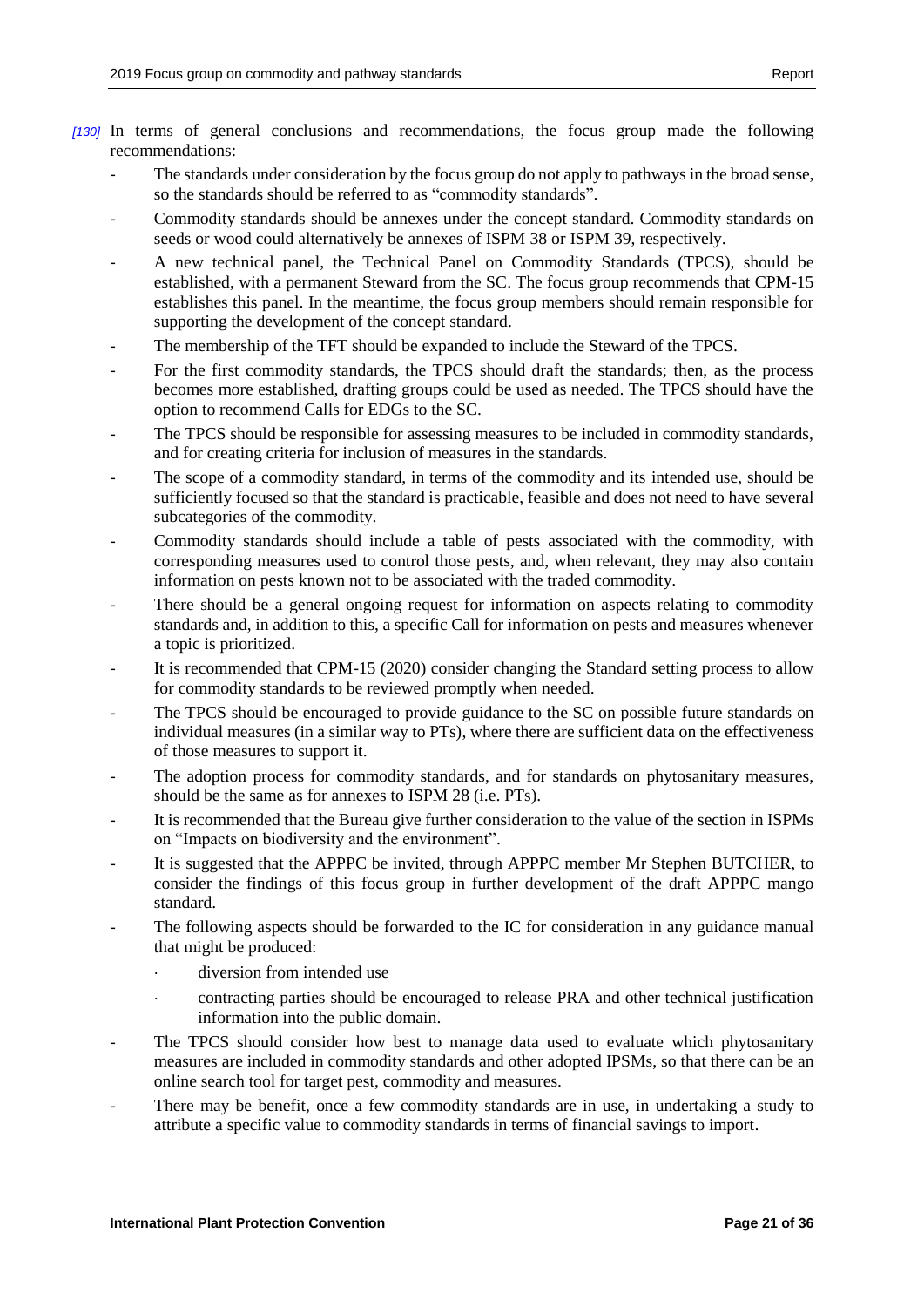## <span id="page-21-0"></span>**8.1 Summary report for Bureau and SPG**

- *[131]* The Chairperson and Rapporteur confirmed that they will produce a paper summarizing the meeting, to be presented to the Bureau and SPG meetings scheduled to be held on 7–11 October 2019 and 8–10 October 2019, respectively.
- [132] The Bureau and SPG meeting reports are available on the International Phytosanitary Portal<sup>18</sup>.

## <span id="page-21-1"></span>**9. Other Business**

- *[133]* **Funding.** The focus group noted that at CPM-14 (2019), the European Union had indicated that they would support activities related to the development of commodity and pathway standards by making a financial contribution of EUR 300 000 in the 2019–2021 period, in a co-funding arrangement.
- *[134]* The focus group member from New Zealand informed the group that New Zealand would contribute USD 50 000 to IPPC for work on commodity and pathway standards, with the intention for the organization of an international conference in 2020 on this topic.
- *[135]* The focus group welcomed the news of these two contributions. The need for adequate funding for work on development of commodity standards was highlighted and the group strongly encouraged other contracting parties to contribute. The focus group asked the Secretariat to provide an indication of the cost of, for example, holding a workshop, operating a technical panel or funding a full-time equivalent post within the Secretariat.
- *[136]* A member of the governance team in the Secretariat joined the meeting briefly, to explain the procedures regarding financial contributions.

## <span id="page-21-2"></span>**10. Close of the Meeting**

- *[137]* The focus group agreed that after the meeting it would communicate via email, and would investigate the best way to video conference if needed.
- *[138]* The focus group highlighted that further consideration needs to be given to:
	- the possible need for a guidance manual
	- content related to commodity standards for inclusion in the *IPPC procedure manual for standard setting*
	- a possible annotated template for commodity standards.
- *[139]* The Chairperson thanked all participants for their work during the week and closed the meeting.

 $\overline{\phantom{a}}$ 

<sup>&</sup>lt;sup>18</sup> Bureau meeting reports: [https://www.ippc.int/en/core-activities/governance/bureau/;](https://www.ippc.int/en/core-activities/governance/bureau/) SPG meeting reports: <https://www.ippc.int/en/core-activities/governance/strategic-planning-group/>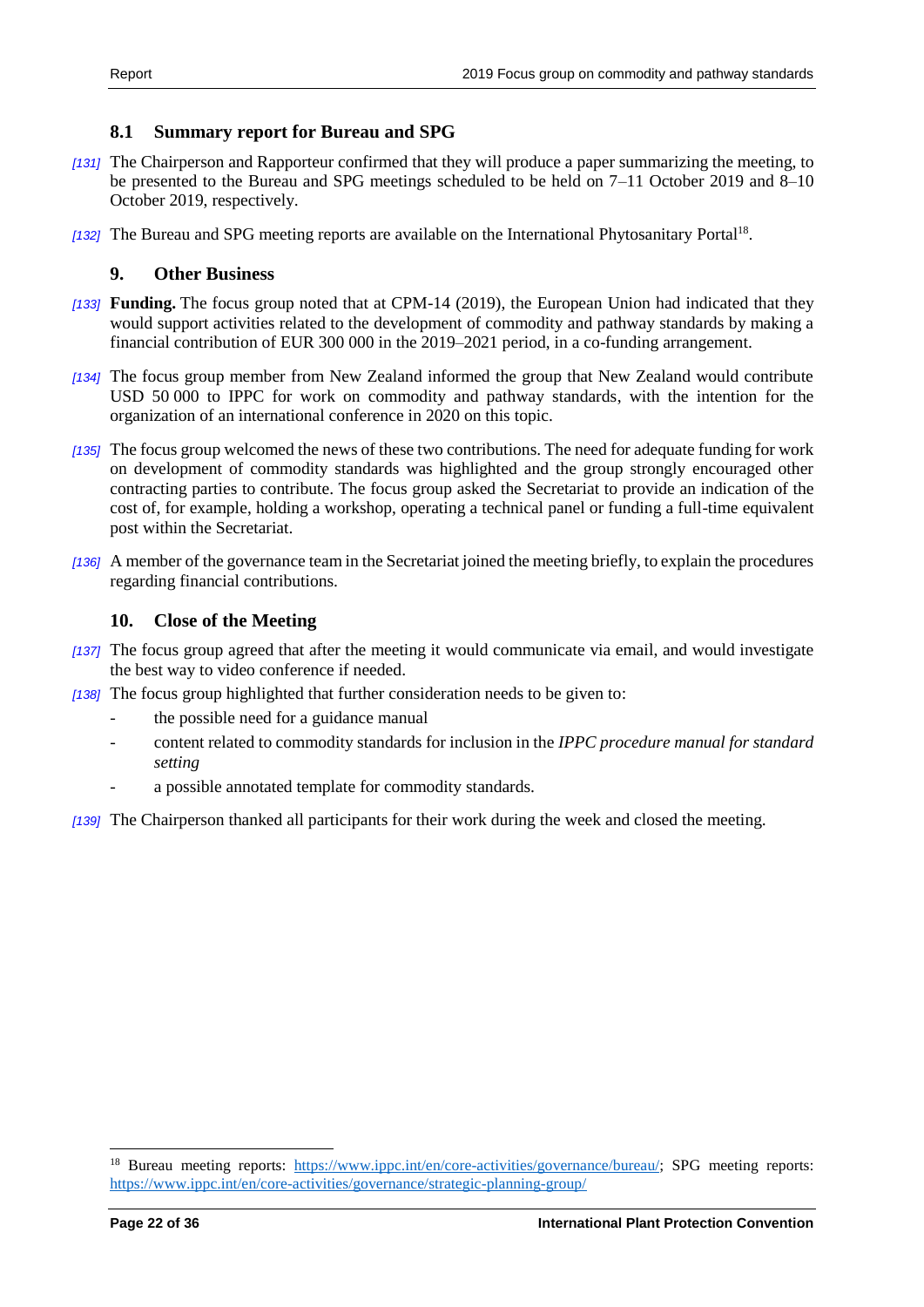## <span id="page-22-0"></span>**Appendix 1: Agenda**

## **Second Focus Group Meeting on Commodity and Pathway Standards**

## **17–21 June 2019**

## **FAO Headquarters, Rome, Italy**

## **AGENDA**

|     | <b>AGENDA ITEM</b>                                                                 | <b>DOCUMENT NO.</b>                           | <b>PRESENTER</b>     |
|-----|------------------------------------------------------------------------------------|-----------------------------------------------|----------------------|
| 1.  | Opening of the meeting                                                             |                                               |                      |
| 1.1 | 1.1 Welcome by IPPC Secretariat                                                    |                                               | <b>NERSISYAN</b>     |
| 1.2 | 1.2 Welcome by the Chairperson / Bureau                                            |                                               | <b>WOLFF/BUTCHER</b> |
| 2.  | <b>Meeting Arrangements</b>                                                        |                                               |                      |
| 2.1 | Election of the Rapporteur                                                         |                                               | Chairperson          |
| 2.2 | Adoption of the Agenda                                                             | 01_FGCP_2019_Jun                              | Chairperson          |
| 3.  | <b>Administrative Matters</b>                                                      |                                               |                      |
| 3.1 | Documents List                                                                     | 02_FGCP_2019_Jun                              | Chairperson          |
| 3.2 | Participants List                                                                  | 03_FGCP_2019_Jun                              | Chairperson          |
| 3.3 | Local Information                                                                  | <b>Link to local information</b>              | Chairperson          |
| 4.  | <b>Terms of reference</b>                                                          | 11_FGCP_2019_Jun                              | Chairperson          |
| 5.  | <b>Background</b>                                                                  |                                               |                      |
| 5.1 | Report of the 1 <sup>st</sup> Focus Group Meeting on<br><b>Commodity Standards</b> | Link to the 1 <sup>st</sup> FG meeting report | <b>WOLFF</b>         |
| 5.2 | CPM-14 outcomes                                                                    | <b>Link to CPM-14 report</b>                  |                      |
|     |                                                                                    | Link to CPM-14 paper                          | <b>BUTCHER</b>       |
|     |                                                                                    | Link to CPM-14 CRP                            |                      |
|     |                                                                                    | 05_FGCP_2019_Jun                              |                      |
| 5.3 | Standards Committee (SC) discussions                                               | 04_FGCP_2019_Jun                              | <b>FERRO</b>         |
| 5.4 | CPM Bureau discussions: update                                                     |                                               | <b>WOLFF/BUTCHER</b> |
| 5.5 | EFSA discussion paper                                                              | 12_FGCP_2019_Jun                              | <b>BISHOP</b>        |
|     |                                                                                    | 14_FGCP_2019_Jun                              |                      |
| 5.6 | Discussion from Japan                                                              | 10_FGCP_2019_Jun                              | HA                   |
| 5.7 | <b>Beyond Compliance Tools</b>                                                     | 13_FGCP_2019_Jun                              | <b>MOREIRA</b>       |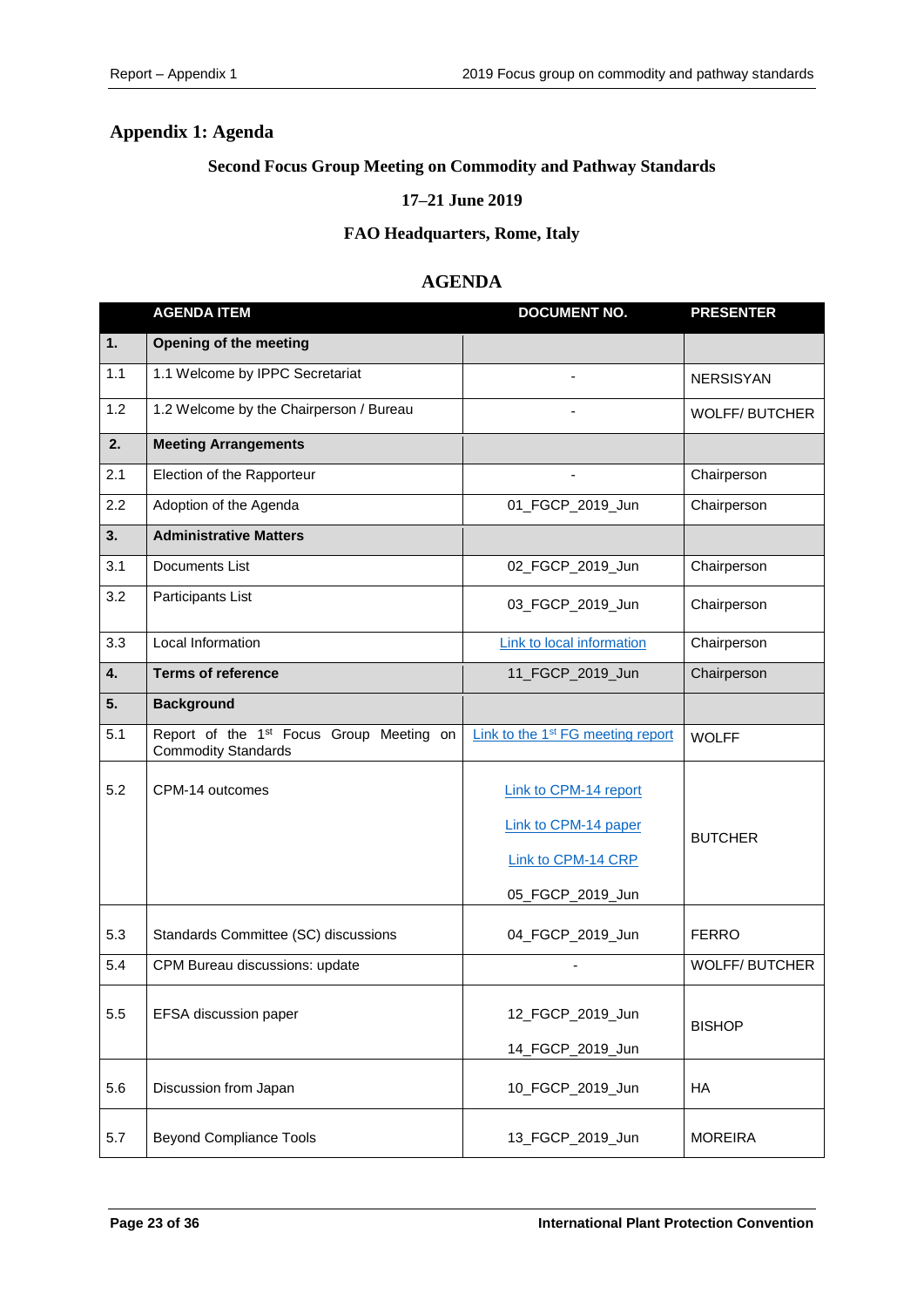|     | <b>AGENDA ITEM</b>                                                                                                                                                                                                                    | <b>DOCUMENT NO.</b>                                                       | <b>PRESENTER</b>                  |
|-----|---------------------------------------------------------------------------------------------------------------------------------------------------------------------------------------------------------------------------------------|---------------------------------------------------------------------------|-----------------------------------|
| 5.8 | Draft regional mango standard (APPPC)                                                                                                                                                                                                 | 15_FGCP_2019_Jun                                                          | <b>BUTCHER</b>                    |
| 5.9 | Draft regional chili seeds standard (APPPC)                                                                                                                                                                                           | 16_FGCP_2019_Jun                                                          | <b>BUTCHER</b>                    |
| 6.  | Development of text for the draft ISPM                                                                                                                                                                                                |                                                                           | Chairperson                       |
| 6.1 | <b>Reference documents:</b><br><b>IPPC Style Guide and annotated</b><br>templates (particularly Part 1, sections<br>$2, 3$ and $5)$<br>ISPM 5 (Glossary of phytosanitary<br>terms)<br>Guidelines for a consistent ISPM<br>terminology | <b>Link to the IPPC Style Guide</b><br>Link to ISPM 5<br>06_FGCP_2019_Jun | Chairperson<br><b>MOREIRA</b>     |
| 6.2 | Development of text for the draft ISPM                                                                                                                                                                                                | [to be prepared at the meeting]                                           | Chairperson / ALL                 |
| 7.  | <b>Commodity and pathways standards process</b>                                                                                                                                                                                       |                                                                           | Chairperson                       |
| 7.1 | Criteria for identifying measures and including<br>them in commodity standards                                                                                                                                                        |                                                                           | Chairperson                       |
| 7.2 | Role, function and terms of reference for a new<br><b>Technical Panel</b>                                                                                                                                                             | 09_FGCP_2019_Jun                                                          | Chairperson                       |
| 7.3 | Process for identifying/obtaining PRAs on pests<br>linked with commodities to provide pest lists                                                                                                                                      |                                                                           | Chairperson                       |
| 7.4 | The standard setting process (SSP):<br>Presentation of the SSP<br><b>Current SSP text</b>                                                                                                                                             | 08_FGCP_2019_Jun<br>07_FGCP_2019_Jun                                      | <b>MOREIRA</b>                    |
| 7.5 | Further details on processes that will be used to<br>develop Commodity and Pathway standards<br>taking in to account comments from Bureau, SC<br>and IC                                                                               |                                                                           | Chairperson / ALL                 |
| 8.  | <b>Conclusions and recommendations</b>                                                                                                                                                                                                |                                                                           | Chairperson                       |
| 8.1 | <b>Summary report for Bureau/SPG</b>                                                                                                                                                                                                  |                                                                           | <b>BUTCHER/WOLFF</b>              |
| 9.  | <b>Other business</b>                                                                                                                                                                                                                 |                                                                           | Chairperson                       |
| 10. | <b>Close of the meeting</b>                                                                                                                                                                                                           |                                                                           | IPPC Secretariat /<br>Chairperson |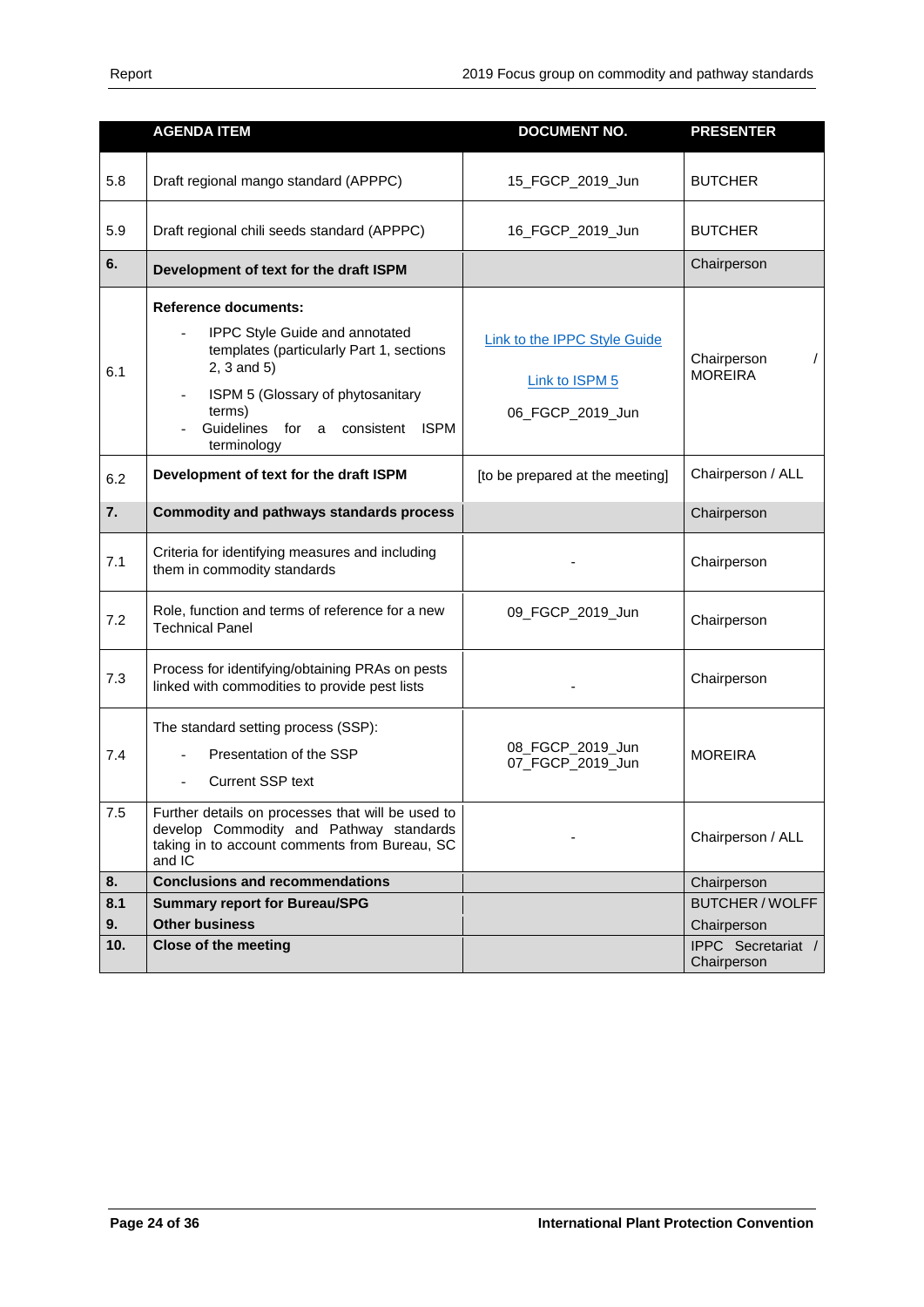## <span id="page-24-0"></span>**Appendix 2: Documents list**

## **Second Focus Group Meeting on Commodity and Pathway Standards**

## **17–21 June 2019**

## **FAO Headquarters, Rome, Italy**

## **DOCUMENTS LIST**

| <b>DOCUMENT NO.</b> | <b>AGENDA</b><br><b>ITEM</b> | <b>DOCUMENT TITLE</b>                         | <b>DATE</b><br>POSTED /<br><b>DISTRIBUTED</b> |
|---------------------|------------------------------|-----------------------------------------------|-----------------------------------------------|
| 01_FGCP_2019_Jun    | 2.2                          | Provisional Agenda                            | 2019-06-11                                    |
| 02_FGCP_2019_Jun    | 3.1                          | Documents List                                | 2019-06-11                                    |
| 03_FGCP_2019_Jun    | 3.2                          | Participants List                             | 2019-06-11                                    |
| 04_FGCP_2019_Jun    | 5.3                          | Standards Committee (SC) discussions          | 2019-05-28                                    |
| 05 FGCP 2019 Jun    | 5.2                          | CPM-14 outcomes                               | 2019-05-29                                    |
| 06_FGCP_2019_Jun    | 6.1                          | Guidelines for a consistent ISPM terminology  | 2019-05-29                                    |
| 07_FGCP_2019_Jun    | 7.4                          | The IPPC Standards Setting process            | 2019-05-29                                    |
| 08 FGCP 2019 Jun    | 7.4                          | The IPPC Standards Setting process PPT        | 2019-05-29                                    |
| 09 FGCP 2019 Jun    | 7.2                          | <b>IPPC Technical Panels - Overview</b>       | 2019-05-30                                    |
| 10_FGCP_2019_Jun    | 5.6                          | Discussion paper from Japan                   | 2019-06-11                                    |
| 11_FGCP_2019_Jun    | 4.0                          | TOR Second Focus Group on Commodity Standards | 2019-06-11                                    |
| 12_FGCP_2019_Jun    | 5.4                          | EFSA discussion paper                         | 2019-06-11                                    |
| 13_FGCP_2019_Jun    | 5.7                          | <b>Beyond Compliance Tools</b>                | 2019-06-14                                    |
| 14 FGCP 2019 Jun    | 5.5                          | <b>EFSA Technical report</b>                  | 2019-06-17                                    |
| 15_FGCP_2019_Jun    | 5.8                          | Draft-regional mango standard (APPPC)         | 2019-06-17                                    |
| 16_FGCP_2019_Jun    | 5.9                          | Draft regional chili standard (APPPC)         | 2019-06-17                                    |

| <b>IPP LINKS:</b>                   | Agenda item |
|-------------------------------------|-------------|
| <b>Link to local information</b>    | 3.3         |
| Link to the 1st FG meeting report   | 5.1         |
| <b>Link to CPM-14 report</b>        | 5.2         |
| <b>Link to CPM-14 paper</b>         | 5.2         |
| <b>Link to CPM-14 CRP</b>           | 5.2         |
| <b>Link to the IPPC Style Guide</b> | 6.1         |
| Link to ISPM 5                      | 6.1         |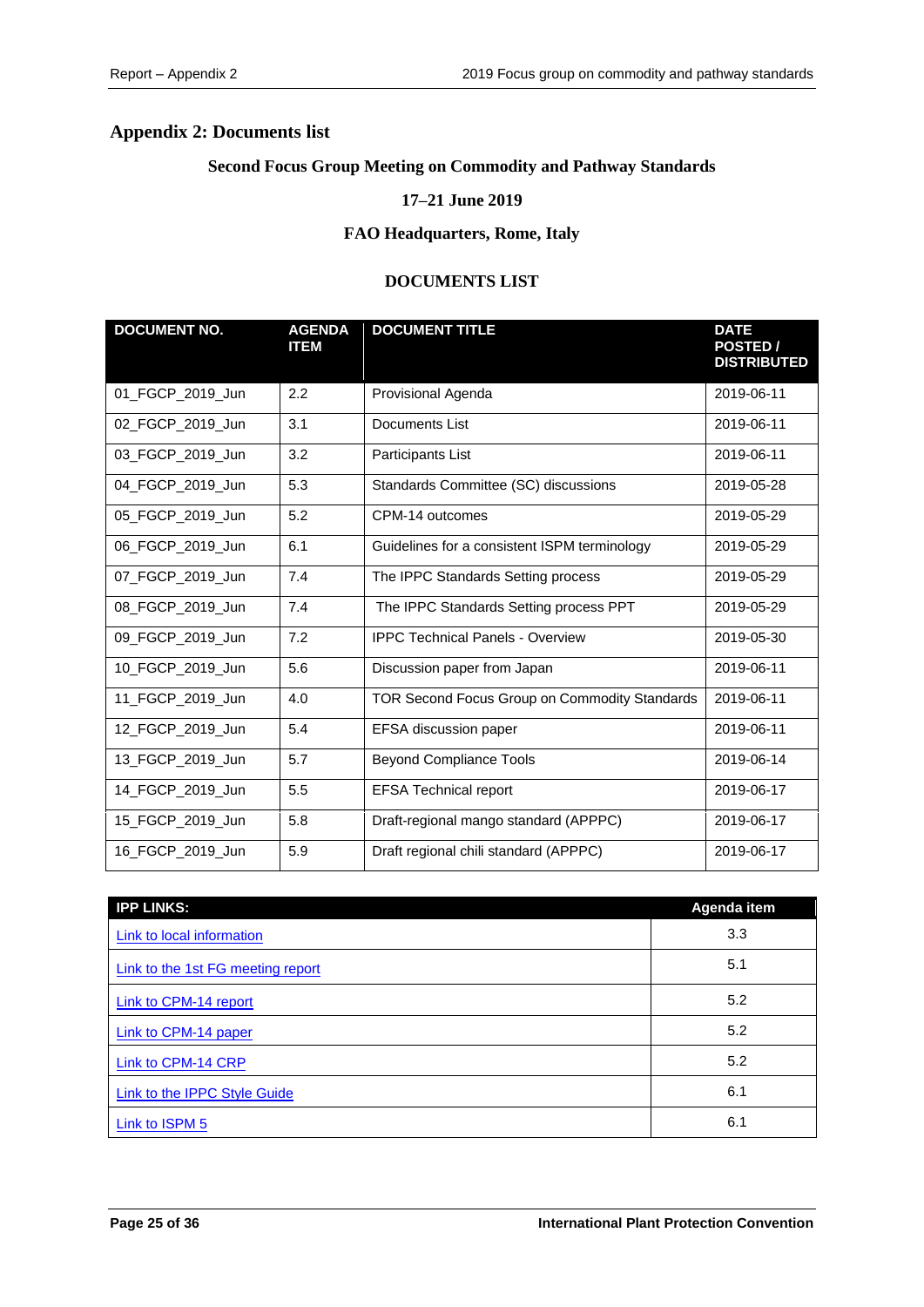## <span id="page-25-0"></span>**Appendix 3: Participants list**

## **Second Focus Group Meeting on Commodity and Pathway Standards**

## **17–21 June 2019**

## **FAO Headquarters, Rome, Italy**

## **PARTICIPANTS LIST**

#### A check  $(\checkmark)$  in column 1 indicates confirmed attendance at the meeting.

|   | <b>Members</b>                 |    |                                                                                                                                                                                                                                                                                                                                              |                                      |  |
|---|--------------------------------|----|----------------------------------------------------------------------------------------------------------------------------------------------------------------------------------------------------------------------------------------------------------------------------------------------------------------------------------------------|--------------------------------------|--|
|   | <b>NPPO Or</b><br>Organization |    | Name, mailing, address, telephone                                                                                                                                                                                                                                                                                                            | <b>Email address</b>                 |  |
|   | Chile                          | Ms | Lilian Daisy Olate IBÁÑEZ<br>Head of Pest Risk Analysis Section / Chile NPPO<br>Av. Bulnes 140, floor 3<br>Santiago<br><b>CHILE</b><br>Tel: (+56) 223451457<br>(+56) 990893441                                                                                                                                                               | Lilian.ibanez@sag.gob.cl             |  |
|   | China                          | Mr | <b>Liang WEI</b><br>Section Chief - Shandong Entry-Exit Inspection and<br>Quarantine Bureau & Qingdao Customs<br>RM 2005, ZhongShan Road No2,<br>Shinan Distr.,<br>Qingdao, 266000<br><b>CHINA</b><br>Tel: (+86) 53280886109<br>Fax: (+86) 532-80886125                                                                                      | Liangweigd@gq.com                    |  |
| ✓ | COSAVE                         | Mr | <b>Marcus Vinicius Segurado COELHO</b><br>Plant Health Department Director - Brazil NPPO Director<br>Ministry of Agriculture, Livestock and Food Supply of<br>Brazil,<br>Esplanada dos Ministérios, Bloco D, Anexo B, Sala 304<br><b>BRAZIL</b><br>Tel: (+55) (61) 3218-2716<br>Fax: (+55) (61) 3224-3874                                    | marcus.coelho@agricultu<br>ra.gov.br |  |
| ✓ | UK / EPPO                      | Mr | <b>Samuel BISHOP</b><br>Head of International Plant Health Policy, Risk Co-<br>ordination and Trade<br>Department for Environment, Food and Rural Affairs<br>National Agri-Food Innovation Campus<br>Sand Hutton<br>York<br>North Yorkshire<br>Y010 3 LA<br><b>UNITED KINGDOM</b><br>Tel: (+44) (0) 2080262506<br>Mob.: (+44) (0) 7827976902 | sam.bishop@defra.gov.uk              |  |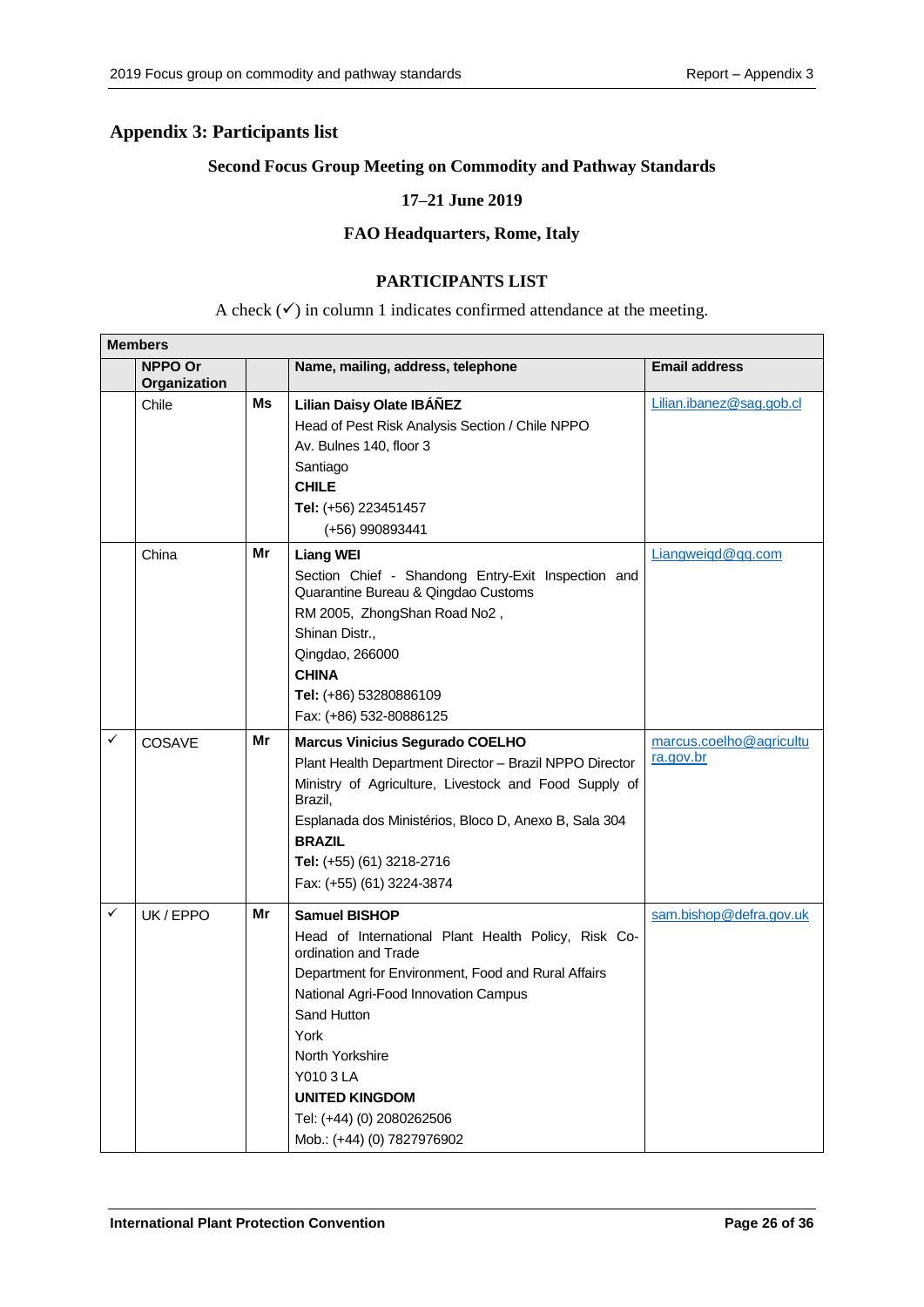|   | <b>Members</b>                             |    |                                                                        |                                          |  |
|---|--------------------------------------------|----|------------------------------------------------------------------------|------------------------------------------|--|
|   | <b>NPPO Or</b><br>Organization             |    | Name, mailing, address, telephone                                      | <b>Email address</b>                     |  |
| ✓ | Kenya                                      | Mr | <b>Thomas Kimeli KOSIOM</b>                                            | tkosiom@kephis.org                       |  |
|   |                                            |    | Senior Inspector - Kenya plant Health Inspectorate<br>Service (KEPHIS) |                                          |  |
|   |                                            |    | Kephis Headquarters, P.O. Box 49592-00100                              |                                          |  |
|   |                                            |    | Nairobi                                                                |                                          |  |
|   |                                            |    | <b>KENYA</b>                                                           |                                          |  |
|   |                                            |    | Tel: (+254) 720398083                                                  |                                          |  |
|   | New Zealand                                | Mr | <b>Peter S. THOMSON</b>                                                | peter.thomson@mpi.govt.n<br>$\mathbf{Z}$ |  |
|   |                                            |    | Director, Plant and Pathways, Ministry for Primary<br>Industries       |                                          |  |
|   |                                            |    | 147 Lambton Quay, PO Box 2526,                                         |                                          |  |
|   |                                            |    | Wellington 6140                                                        |                                          |  |
|   |                                            |    | <b>NEW ZEALAND</b>                                                     |                                          |  |
|   |                                            |    | Tel: (+64) 29 894 0353                                                 |                                          |  |
| ✓ | United States of                           | Mr | <b>Ronald A. SEQUEIRA</b>                                              | Ron.A.Sequeira@aphis.u                   |  |
|   | America                                    |    | Associate Deputy Administrator, Science and Technology                 | sda.gov                                  |  |
|   |                                            |    | / USDA -APHIS PPQ, Science and Technology                              |                                          |  |
|   |                                            |    | USDA APHIS PPQ #5C03J, 4700 River Rd                                   |                                          |  |
|   |                                            |    | Riverdale, MD 20737<br>UNITED STATES OF AMERICA                        |                                          |  |
|   |                                            |    | Tel: (+1) 919 349 4425                                                 |                                          |  |
|   |                                            |    | Fax: (+1) 919 855 7480                                                 |                                          |  |
| ✓ | Viet Nam                                   | Ms | <b>Thanh Huong HA</b>                                                  | ppdhuong@yahoo.com;                      |  |
|   |                                            |    | Deputy Director of Plant Quarantine Division, Plant                    | ppdhuong@gmail.com                       |  |
|   |                                            |    | <b>Protection Department</b>                                           |                                          |  |
|   |                                            |    | 149 Ho Dac Di Street                                                   |                                          |  |
|   |                                            |    | Dong Da district                                                       |                                          |  |
|   |                                            |    | Hanoi City                                                             |                                          |  |
|   |                                            |    | <b>VIET NAM</b>                                                        |                                          |  |
|   |                                            |    | Tel: (+8424) 35334813                                                  |                                          |  |
|   |                                            |    | Fax: (+8424) 35330043                                                  |                                          |  |
| ✓ |                                            | Mr | <b>Stephen BUTCHER</b>                                                 |                                          |  |
|   | <b>CPM</b><br><b>Bureau</b><br>Rep<br>(New |    | Manager Plant Imports, Plants & Pathways                               | stephen.butcher@mpi.go<br>vt.nz          |  |
|   | Zealand)                                   |    | Directorate                                                            |                                          |  |
|   |                                            |    | Ministry for Primary Industries<br>Pastoral House 25 The Terrace       |                                          |  |
|   |                                            |    | PO Box 2526                                                            |                                          |  |
|   |                                            |    | Wellington 6140<br><b>NEW ZEALAND</b>                                  |                                          |  |
|   |                                            |    | Tel: (+64) 4 894 0478                                                  |                                          |  |
|   |                                            |    | Fax: (+ 64) 4 894 0662                                                 |                                          |  |
|   |                                            |    | Mob: (+64) 29 894 0478                                                 |                                          |  |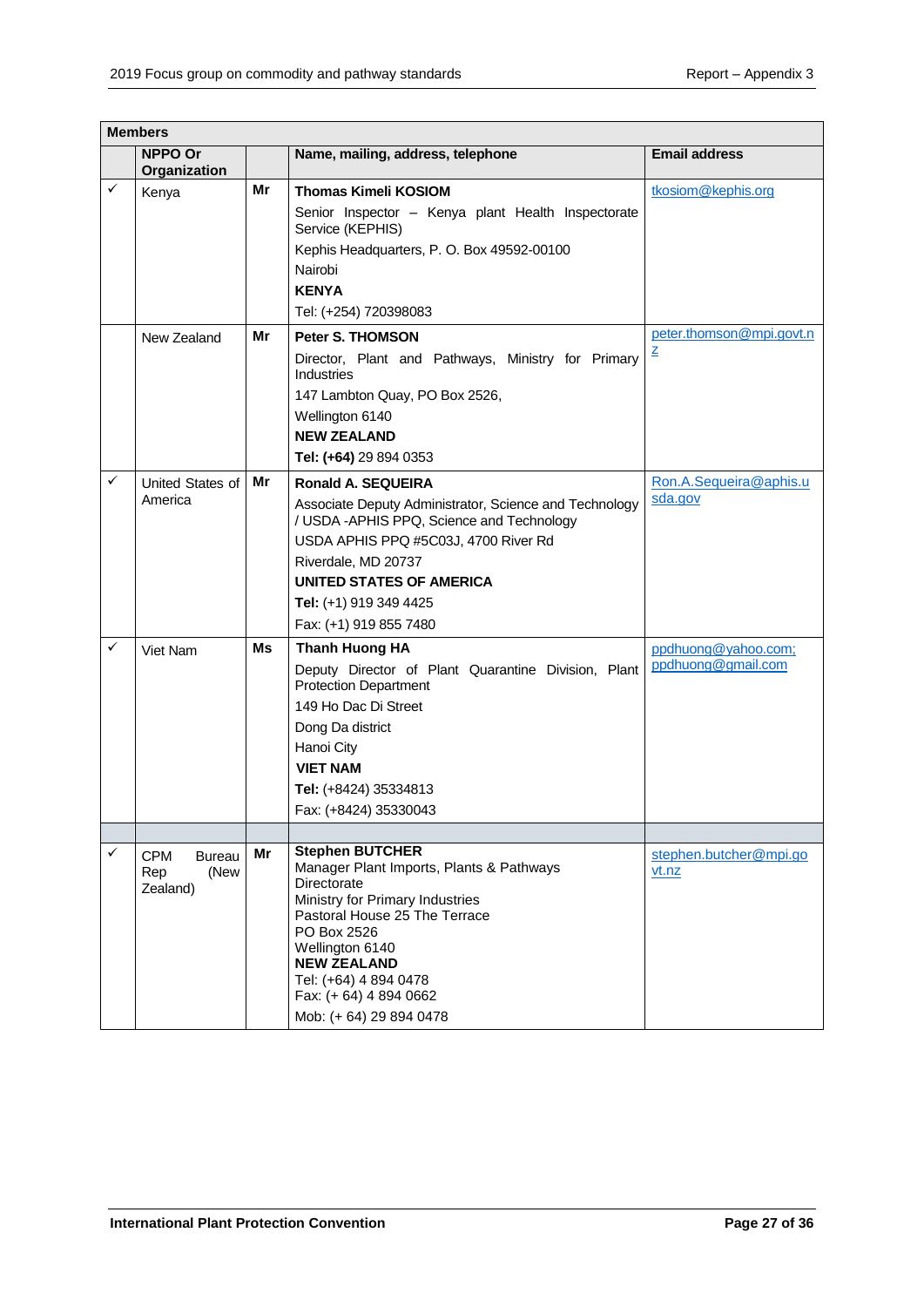| <b>Members</b> |                                                                              |    |                                                                                                                                                                                                                      |                                          |
|----------------|------------------------------------------------------------------------------|----|----------------------------------------------------------------------------------------------------------------------------------------------------------------------------------------------------------------------|------------------------------------------|
|                | <b>NPPO Or</b><br>Organization                                               |    | Name, mailing, address, telephone                                                                                                                                                                                    | <b>Email address</b>                     |
| ✓              | <b>CPM</b><br>Bureau<br>Rep (Canada)                                         | Mr | <b>Greg WOLFF</b><br>Canadian Food Inspection Agency<br>59 Camelot Drive,<br>OTTAWA, ON.                                                                                                                             | greg.wolff@canada.ca                     |
|                |                                                                              |    | K1A 0Y9<br><b>CANADA</b><br>Tel: (+1) 613 773 7060<br>Mob.: (+1) 613 325 2941                                                                                                                                        |                                          |
| ✓              | <b>Standards</b><br>Committee Rep<br><b>SC</b><br>Chairperson<br>(Argentina) | Mr | <b>Ezequiel FERRO</b><br>Dirección Nacional de Protección Vegetal - SENASA<br>Av, Paeso Colón 315<br>C.A. de Buenos Aires<br><b>ARGENTINA</b><br>Tel: (+5411) 4121-5091<br>Fax: (+5411) 4121-5091                    | eferro@senasa.gov.ar                     |
| ✓              | Implementation<br>Committee Rep<br>- IC member                               | Ms | <b>Faith NDUNGE</b><br>Head biosafety and phytosanitary services Kenya Plant<br><b>Health Inspectorate Services</b><br>P.O. Box 49592-00100,<br>Nairobi<br><b>KENYA</b><br>Tel:+254722697674<br>Mobile:+254722697674 | ndungeq@yahoo.com;<br>fndunge@kephis.org |

## *IPPC Secretariat*

| Region /<br><b>Role</b> | Name, mailing, address, telephone                | <b>Email address</b>     |
|-------------------------|--------------------------------------------------|--------------------------|
| <b>IPPC Secretariat</b> | <b>Mr Avetik NERSISYAN</b>                       | Avetik.Nersisyan@fao.org |
|                         | <b>Standard Setting Unit Lead</b>                |                          |
| <b>IPPC Secretariat</b> | <b>Ms Adriana MOREIRA</b>                        | Adriana.Moreira@fao.org  |
|                         | <b>Standard Setting Officer</b>                  |                          |
| <b>IPPC Secretariat</b> | <b>Ms Karen ROUEN</b>                            | Karen.Rouen@fao.org      |
|                         | <b>IPPC</b> Secretariat editor and report writer |                          |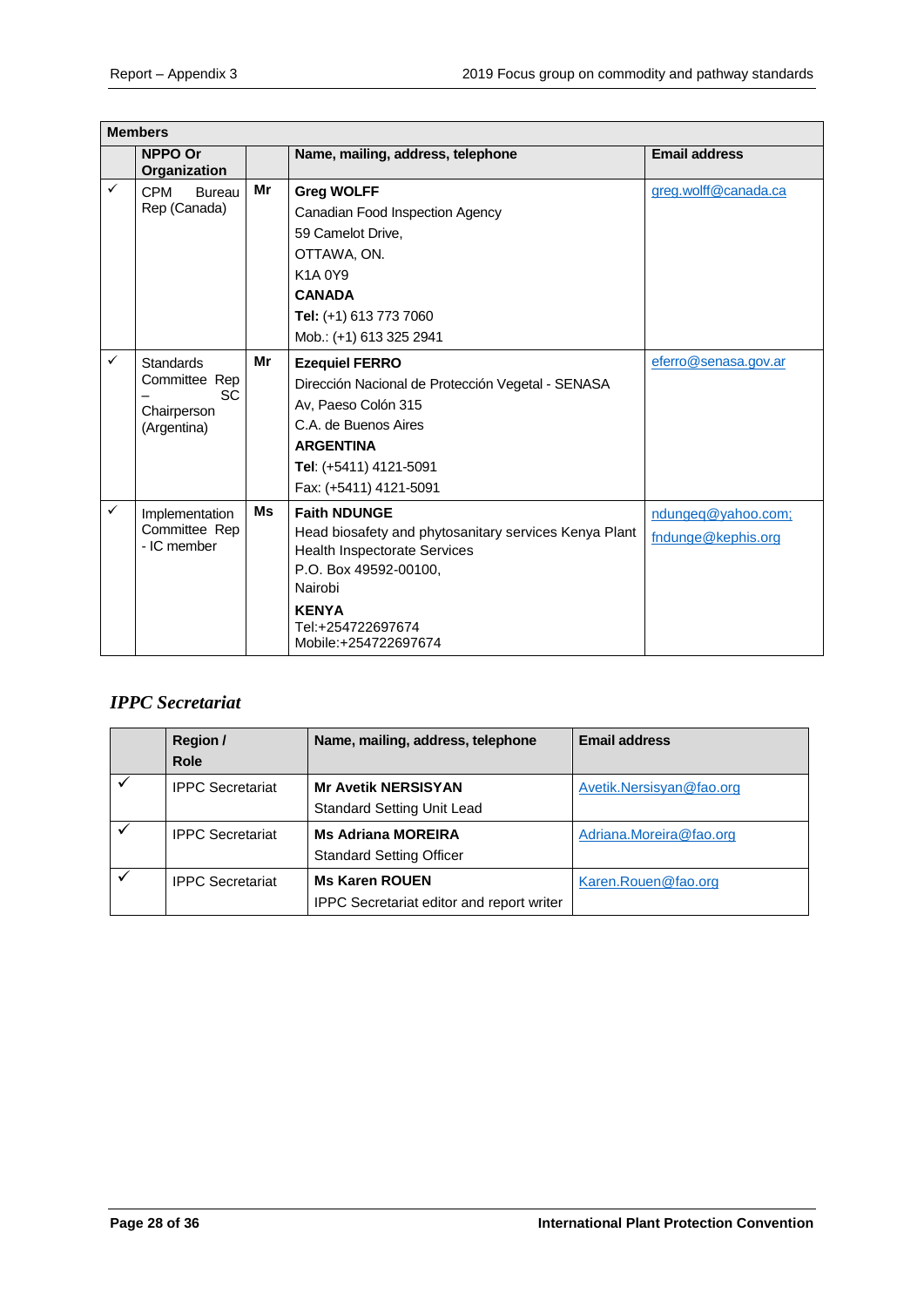## <span id="page-28-0"></span>**Appendix 4: Terms of reference**

## **TERMS OF REFERENCE**

## **FOCUS GROUP ON COMMODITY AND PATHWAY STANDARDS - SECOND MEETING**

*(revised and approved by CPM Bureau June 2019)*

## **Background**

- *[1]* The Commission on Phytosanitary Measures (CPM) in its thirteenth session (CPM-13, 2018) has identified the need for further analysis on the purpose, benefits and use of commodity and pathway standards as the basis for guidance to the IPPC Standards Committee (SC) on their development, and to the Implementation and Capacity Development Committee (IC) on their implementation.
- *[2]* CPM-13 requested the Bureau and Secretariat, develop Terms of Reference (ToR) for a small focus group, with geographical representation. At the CPM-14, it was agreed that the focus group would be reconvened adjacent to the June 2019 Bureau Meeting to draft a concept ISPM for commodity and pathway standards to be presented to CPM-15 (2020) for approval for consultation. The concept standard will:
	- i. identify the purpose and scope of commodity and pathway standards
	- ii. determine the layout and format of the commodity and pathway standards
	- iii. capture principles and criteria for their development and use with reference to practical examples, and
	- iv. provide additional details on processes used to develop and use them taking into account comments from SC, IC and Bureau.

#### **Process**

- *[3]* The CPM paper presented to CPM-14 on the results of the first focus group on Commodity and Pathway standards and contracting party comments received during CPM-14 will form the basis of the work by the second meeting of focus group.
- *[4]* The focus group will meet on 17 21 June 2019 in Rome and complete the tasks outlined below. The report of this meeting will be presented to the Bureau during its meeting in 7-11 October 2019, and to Strategic Planning Group (SPG) during its meeting on 8 – 10 October 2019. The SPG will make recommendations on the findings of the second meeting of the focus group on the "governance process" and on the "concept ISPM for commodity and pathway standards".
- *[5]* The SC and IC will be invited to review the draft CPM paper and the draft ISPM, at their November 2019 meetings, before it is finalized by the Bureau.

## *[6]* **Membership**

- *[7]* The focus group is skills and knowledge-based with geographical representation and it should be composed of:
	- Maximum of 8 experts, and
	- At least one representative of the Bureau
	- One representative of the SC and one of IC.
- *[8]* Its membership should have collective experience and expertise in:
	- the development and application of practical measures for managing phytosanitary risks;
	- the development and implementation of international and/or regional and national standards;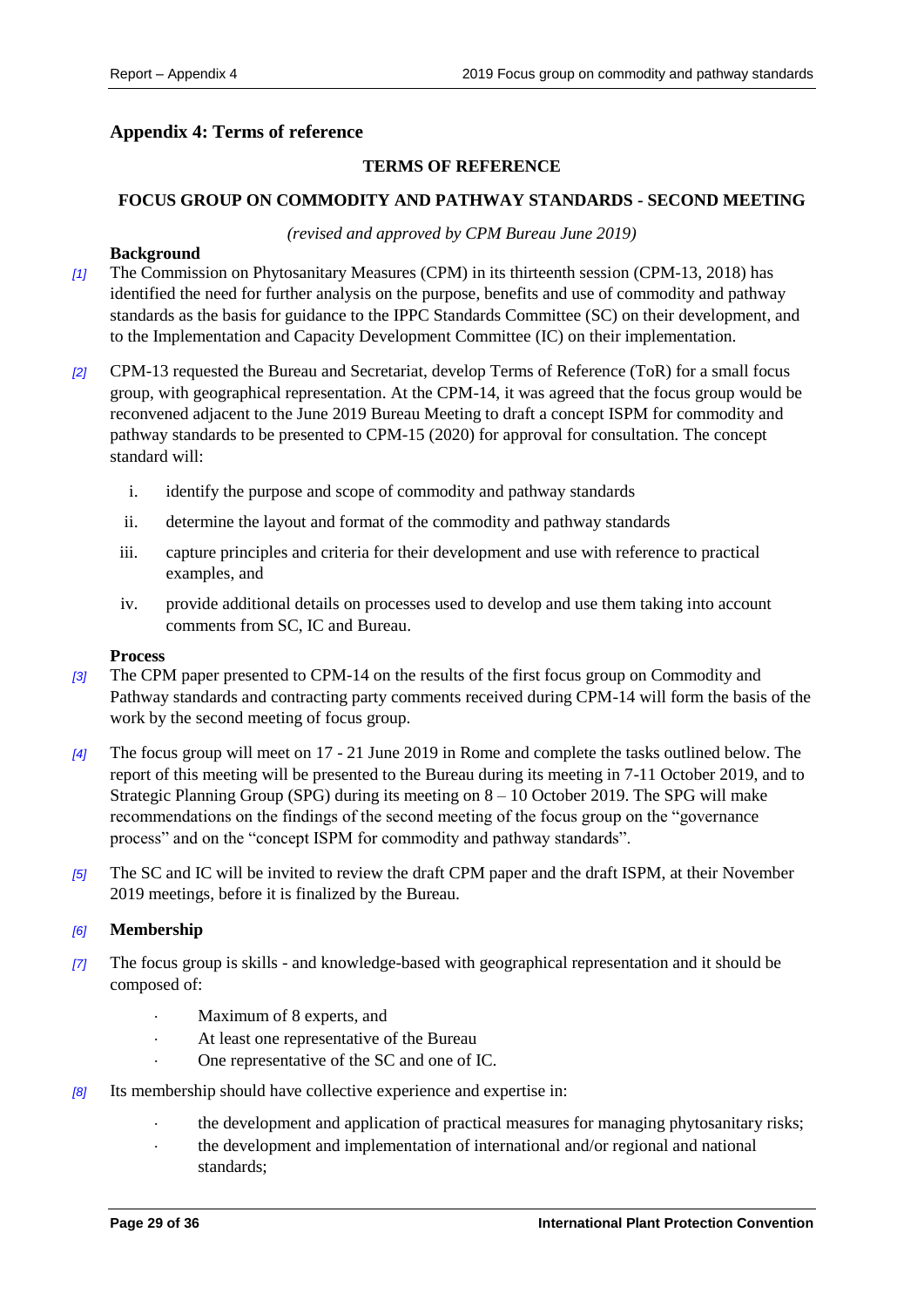- undertaking pest risk analysis and the establishment of risk-based phytosanitary measures.
- *[9]* Together with:
	- a practical knowledge of production and trading pathways and processes for plants and plant products:  $\cdot$
	- a broader, global perspective of trade in plant commodities and the strategies and policies that impact the trade;
	- understanding of commercial marketing and trading practices that impact or are impacted by phytosanitary requirements.
- *[10]* The Bureau will decide the membership and make-up of the focus group.

## **Tasks**

- *[11]* The focus group will:
	- i. consider the results of the first focus group on commodity and pathway standards, and comments received at CPM-14,
	- ii. draft a concept standard on commodity and pathway standards,
	- iii. provide further details on processes that will be used to develop Commodity and Pathway standards taking in to account comments from Bureau, SC and IC.
- *[12]* The concept standard would be informed by analysis of practical examples drawn from the following or other options, considering the following:
	- 1. The development and adoption of commodity standards for mango fruit for consumption and chilli seed by the APPPC
	- 2. Other commodity and pathway standards under development or in use
	- 3. The establishment of production systems that enable exports to multiple markets with harmonized import requirements
	- 4. Identifying and describing common elements from existing import/export conditions or protocols for a number of plant products that are widely traded
	- 5. Integrating new measures into existing pathways for new pests (e.g. control measures for *Tuta absoluta*)
	- 6. Replacing existing pest control measures with integrated pest management options for specific or general pests
	- 7. Topics that may be provided in response to the 2018 call for topics for standards and implementation
	- 8. The development of harmonized phytosanitary measures to support the risk management of pests
	- 9. Lessons learnt from previous and current attempts at developing commodity standards through the standard setting process.

## **Funding**

- *[13]* The organization that employs an IPPC meeting participant is responsible for funding the travel and daily subsistence allowance for that person to attend. If the employer is unable to allocate sufficient funds, participants are first encouraged to seek assistance from sources other than the IPPC Secretariat.
- *[14]* Where such demonstrated efforts to secure assistance have been unsuccessful, requests for assistance (i.e. travel and subsistence costs) from the IPPC Secretariat may be made. However, any support is subject to available funds. The IPPC Secretariat will consider funding assistance for participants following IPPC criteria for funding. Full details on these criteria can be found on the IPP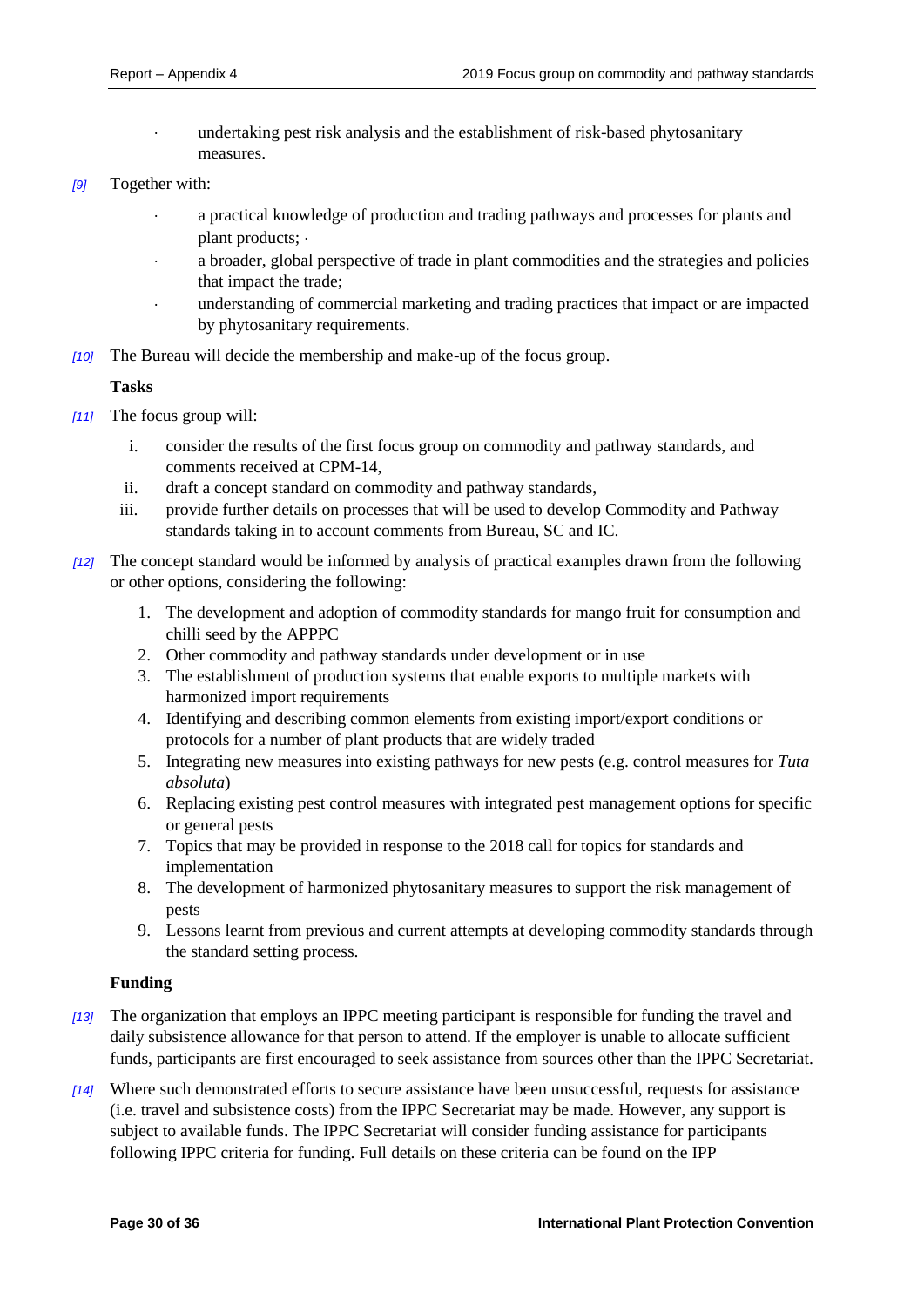[https://www.ippc.int/publications/criteria-used-prioritizing-participants-receive-travel](https://www.ippc.int/publications/criteria-used-prioritizing-participants-receive-travel-assistanceattend-meetings)[assistanceattend-meetings\)](https://www.ippc.int/publications/criteria-used-prioritizing-participants-receive-travel-assistanceattend-meetings).

## **Some references**

- CPM-14 papers:<https://www.ippc.int/en/cpm---previous-years/cpm-14/>
- Report of first meeting of the focus group:<https://www.ippc.int/en/publications/87048/>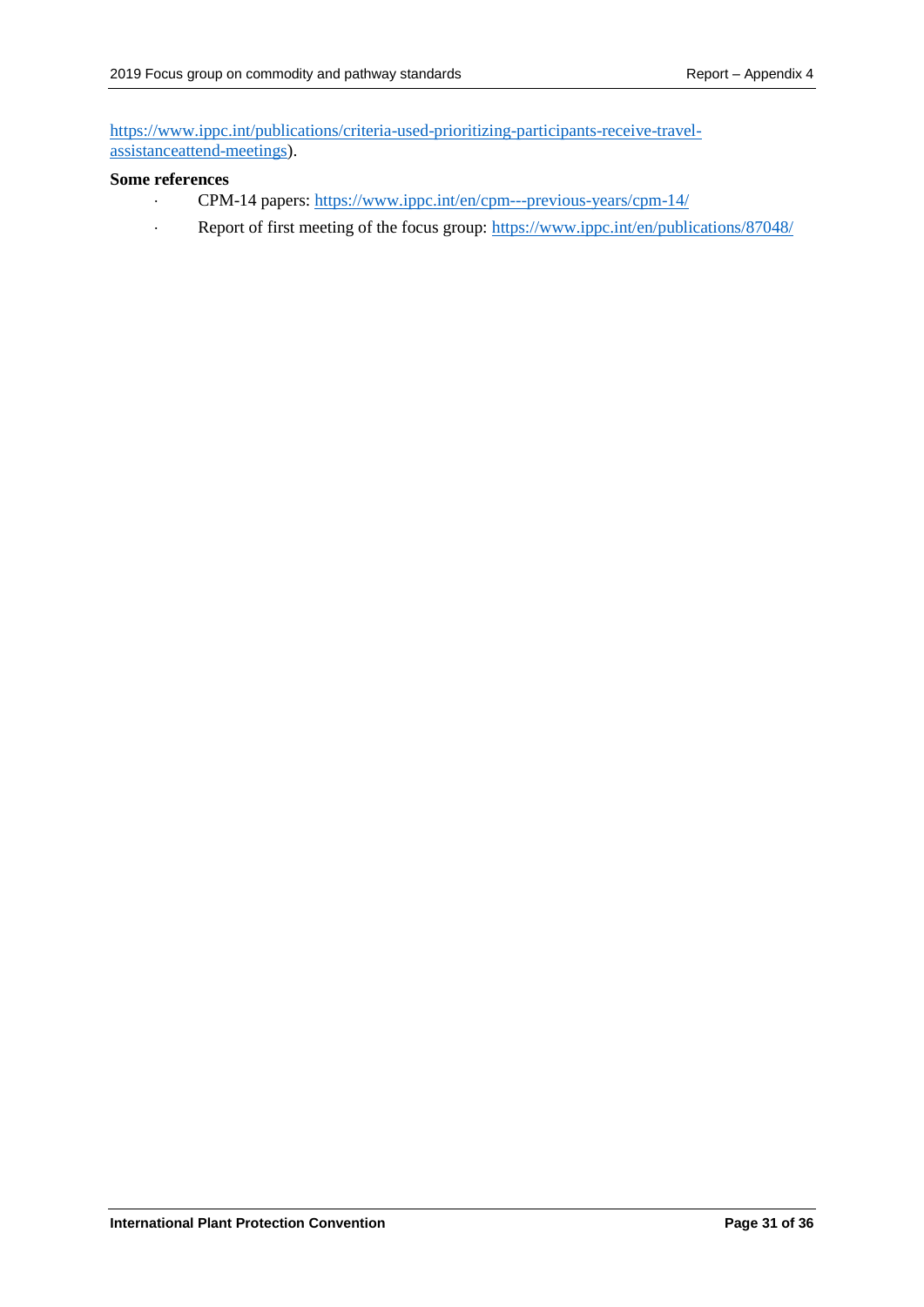## <span id="page-31-0"></span>**Appendix 5: Draft specification for the Technical Panel on Commodity Standards DRAFT SPECIFICATION FOR: Technical Panel for Commodity Standards (TPCS) (2019-009)**

#### **Status box**

| This is not an official part of the specification and it will be modified by the IPPC Secretariat after approval |                                                                                         |  |
|------------------------------------------------------------------------------------------------------------------|-----------------------------------------------------------------------------------------|--|
| Date of this document                                                                                            | 2019-07-23                                                                              |  |
| Document category                                                                                                | Draft specification for a technical panel                                               |  |
| <b>Current document</b><br>stage                                                                                 | To CPM-15 for approval                                                                  |  |
| <b>Major stages</b>                                                                                              | 2019-06 Focus group on commodity standards recommended adding to the work<br>programme. |  |
| <b>Steward history</b>                                                                                           | n/a                                                                                     |  |
| <b>Notes</b>                                                                                                     | This is a draft document<br>2019-07 Edited                                              |  |

#### **Title**

*[15]* Technical Panel for Commodity Standards (TPCS) (2019-009).

## **Reason for the technical panel**

*[16]* There is broad consensus that commodity standards based on scientific methods and evidence will support safe and streamlined trade to the benefit of contracting parties. The IPPC strategic framework 2020–2030 includes the development of commodity standards. In order to develop such standards and ensure that sufficient rigour, resources and focus can be provided, the Technical Panel for Commodity Standards (TPCS) was established in 202X.

## **Scope and purpose**

*[17]* The Technical Panel for Commodity Standards (TPCS) develops and updates commodity standards within the framework of International Standard for Phytosanitary Measures (ISPM) XX [the concept standard] and develops guidance on related aspects.

#### **Tasks**

- *[18]* The TPCS should undertake the following:
	- (1) Draft commodity standards prioritized by the Commission on Phytosanitary Measures, either directly or with the support of invited experts or through expert drafting groups established by the Standards Committee (SC).
	- (2) When drafting a commodity standard:
		- review existing pest risk analyses, existing phytosanitary measures and related information that may inform the development of the standard
		- evaluate technical information on relevant pests and phytosanitary measures and determine which pests and measures are to be included in the standard, using criteria established for this purpose in ISPM XX [the concept standard].
	- (3) Ensure that draft commodity standards are consistent with the requirements and criteria in ISPM XX [the concept standard].
	- (4) Ensure that there is consistency among commodity standards being developed and adopted under ISPM XX [the concept standard].
	- (5) Review adopted commodity standards (either ISPMs or annexes to ISPMs), identify revisions needed and submit recommendations on these revisions to the SC.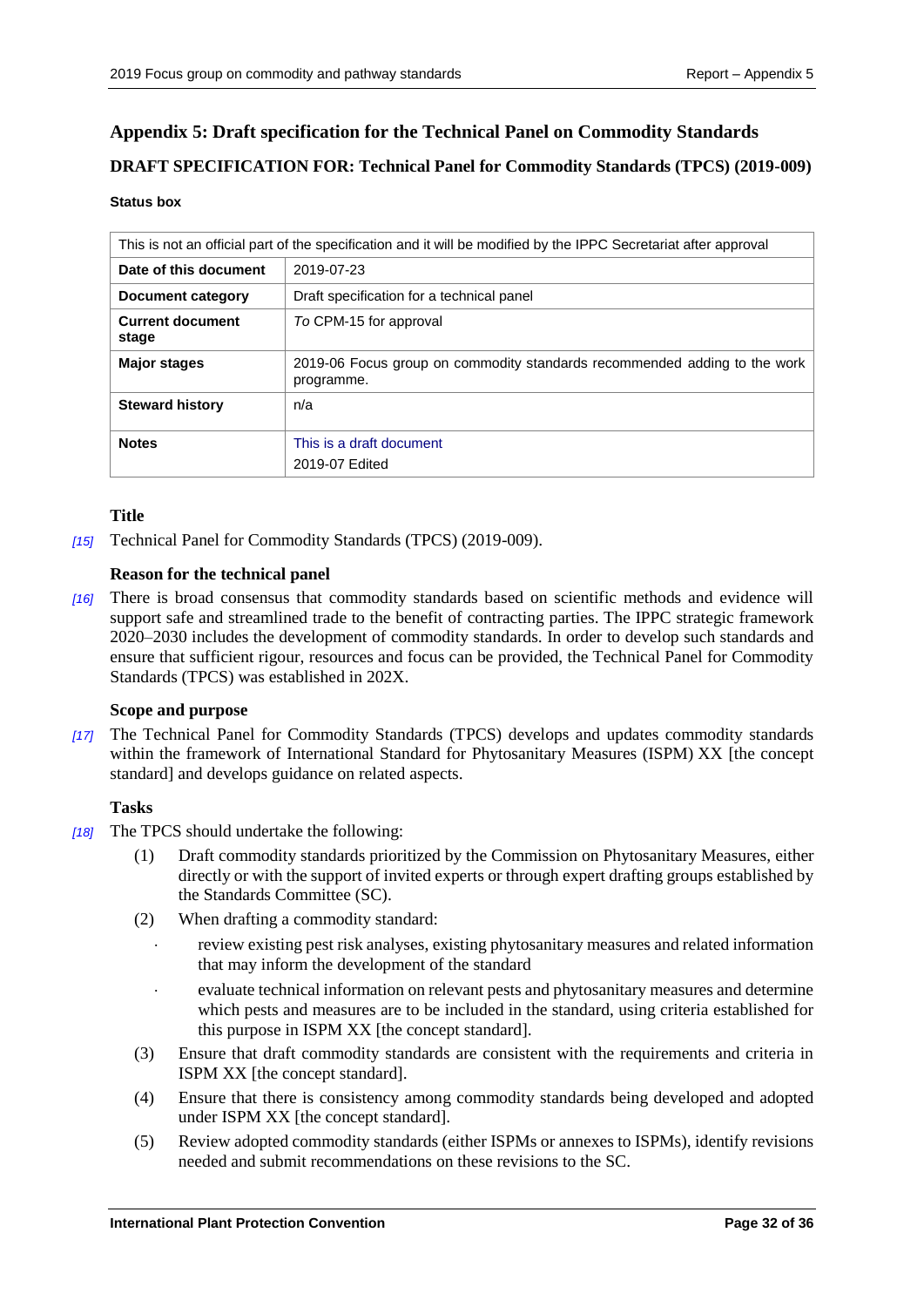- (6) Provide advice to the SC on subjects, topics and priorities for development of commodity standards.
- (7) Liaise as needed with the other technical panels under the Standards Committee (SC) (e.g. Technical Panel on Phytosanitary Treatments, Technical Panel on Diagnostic Protocols, and Technical Panel on Forest Quarantine) and with the Implementation and Capacity Development Committee.
- (8) Liaise as needed with relevant stakeholders, including the private sector and academia, under the direction of the SC.
- (9) Support consultation and adoption of draft commodity standards by, for example, providing advice to the Steward, the SC and the IPPC Secretariat on appropriate responses to member comments relating to draft commodity standards.
- (10) Consider how to categorize and catalogue phytosanitary measures included in commodity standards, and those in other standards, for use in an online search tool for target pest, commodity and measure, cross-referenced to relevant sources of information.
- (11) When evaluating a phytosanitary measure for inclusion in a commodity standard, consider whether there is sufficient information to support it being proposed as a topic for the development of a specific ISPM.
- (12) Consider whether commodity standards could affect in a specific way (positively or negatively) the protection of biodiversity and the environment. If this is the case, the impact should be identified, addressed and clarified in the draft commodity standard.
- (13) Consider the use of commodity standards by contracting parties and identify potential impediments to operational and technical implementation. Provide information on these impediments, and possible recommendations on how to overcome them, to the SC.

#### **Expertise**

- *[19]* Members of this panel should primarily have expertise in:
	- pest risk management and development and management of phytosanitary import requirements
	- selection and implementation of phytosanitary measures for use in trade
	- development of regional and international phytosanitary standards
	- assessment of pest lists.

## **Members**

- *[20]* Six to ten. Details of the technical panel membership may be found on the International Phytosanitary Portal (IPP) at [https://www.ippc.int/en/core-activities/standards-setting/expert-drafting](https://www.ippc.int/en/core-activities/standards-setting/expert-drafting-groups/technical-panels/)[groups/technical-panels/.](https://www.ippc.int/en/core-activities/standards-setting/expert-drafting-groups/technical-panels/) Panel members are selected by the SC for a five-year term. The SC reviews the composition of the panel on a regular basis. The SC may renew individual memberships for additional terms.
- *[21]* The TPCS may invite experts, as observers, with previous agreement by the SC.

## **Steward**

- *[22]* The Steward of the TPCS, who shall be a member of the SC, will be assigned to the TPCS by the SC.
- *[23]* Please refer to the *List of topics for IPPC standards* posted on the IPP (see [https://www.ippc.int/en/core](https://www.ippc.int/en/core-activities/standards-setting/list-topics-ippc-standards/list)[activities/standards-setting/list-topics-ippc-standards/list\)](https://www.ippc.int/en/core-activities/standards-setting/list-topics-ippc-standards/list)*.*

#### **Provision of resources**

*[24]* Funding for the meeting may be provided from sources other than the regular programme of the IPPC (FAO). As recommended by ICPM-2 (1999), whenever possible, those participating in standard setting activities voluntarily fund their travel and subsistence to attend meetings. Participants may request financial assistance, with the understanding that resources are limited and the priority for financial assistance is given to developing country participants. Please refer to the *Criteria used for prioritizing*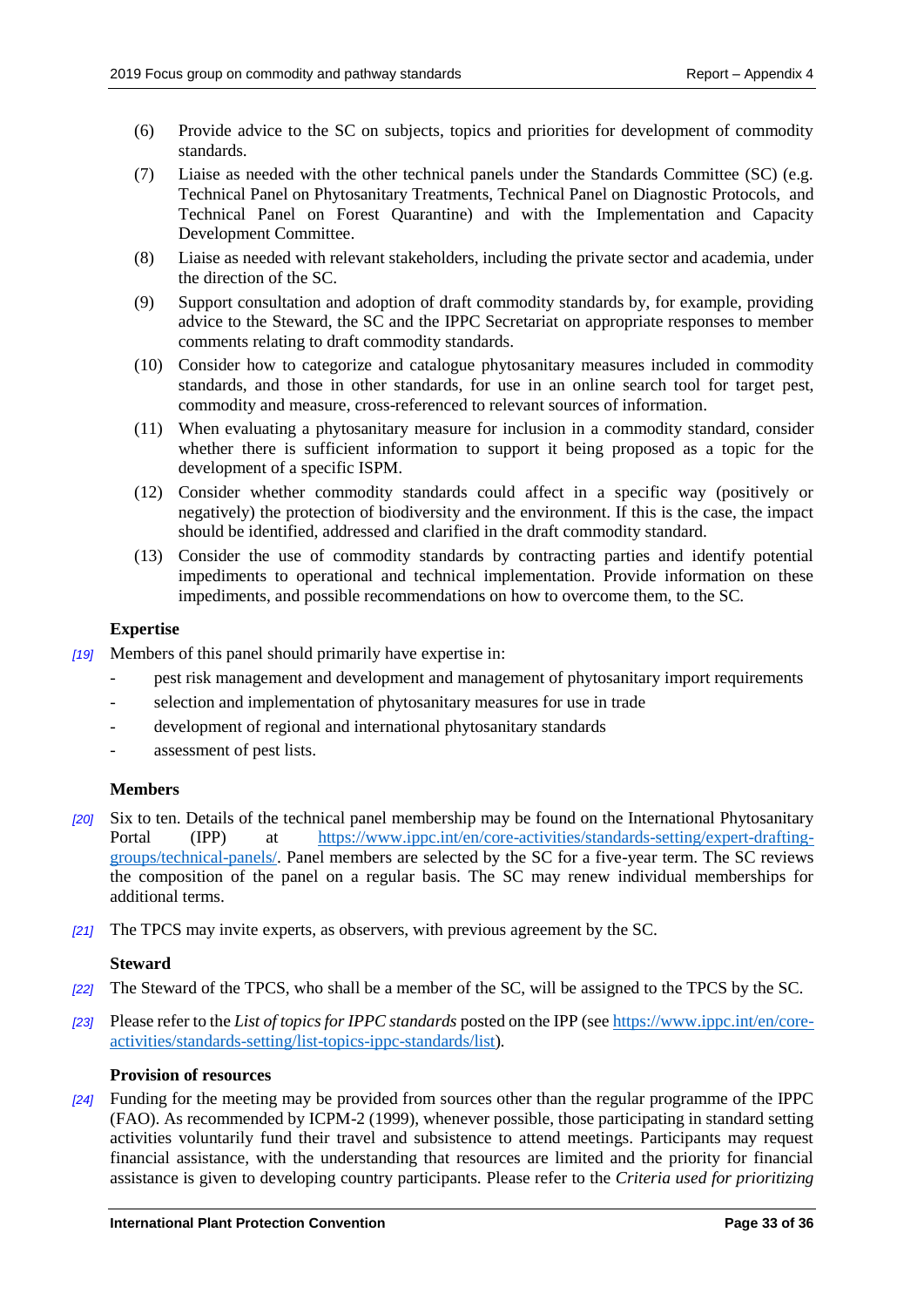*participants to receive travel assistance to attend meetings organized by the IPPC Secretariat posted* on the IPP (see [https://www.ippc.int/en/core-activities/\)](https://www.ippc.int/en/core-activities/).

## **References**

*[25]* The IPPC, relevant ISPMs and other national, regional and international standards and agreements as may be applicable to the tasks, and discussion papers submitted in relation to this work.

## **Discussion papers**

*[26]* Participants and interested parties are encouraged to submit discussion papers to the IPPC Secretariat (ippc@fao.org) for consideration by the technical panel.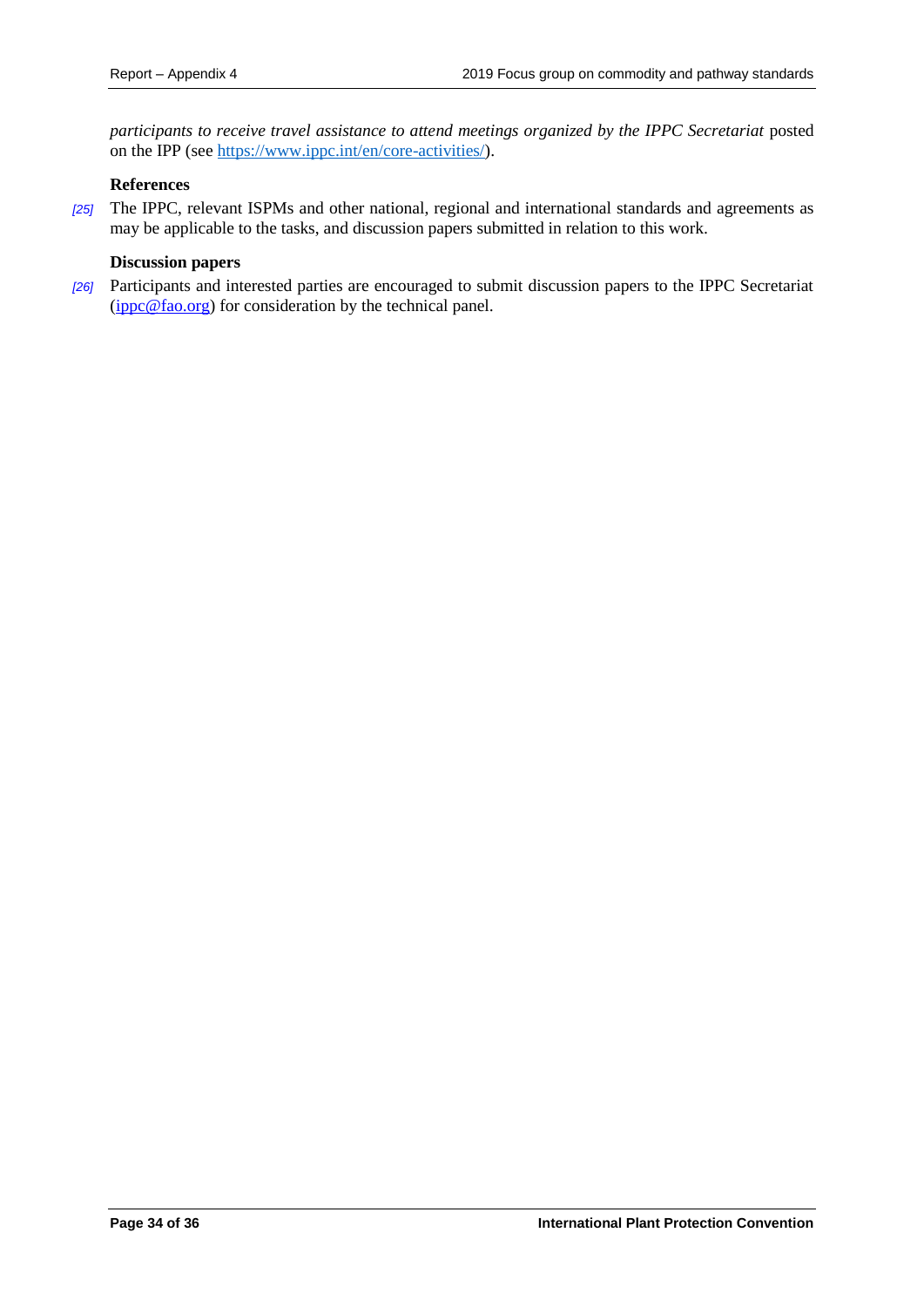## <span id="page-34-0"></span>**Appendix 6: Information to be sought in Calls for information for pests and measures related to prioritized topics**

- *[27]* The information submitted should be limited to the commodity and its intended use as requested in the Call. The Call is open for any information on:
	- pests associated with the commodity, together with related references, using appropriate taxonomic nomenclature
	- relevant references (technical or regulatory)
	- relevant ISPMs or regional standards if applicable
	- a detailed description of any measures used for specific pest–commodity combinations, accompanied by any supporting information for the measures (e.g. PRAs, interception data, efficacy data, when the measure was first used ("historical use"), host status)
	- sampling methods used in determining the compliance of measures used for the commodity
	- methods used to determine any efficacy data submitted
	- common practices applied
	- information on the direct use of measures (both pest specific and broad ranging)
	- "generic" measures that may be effective against groups of pests
	- information on the challenges faced when applying the measure.